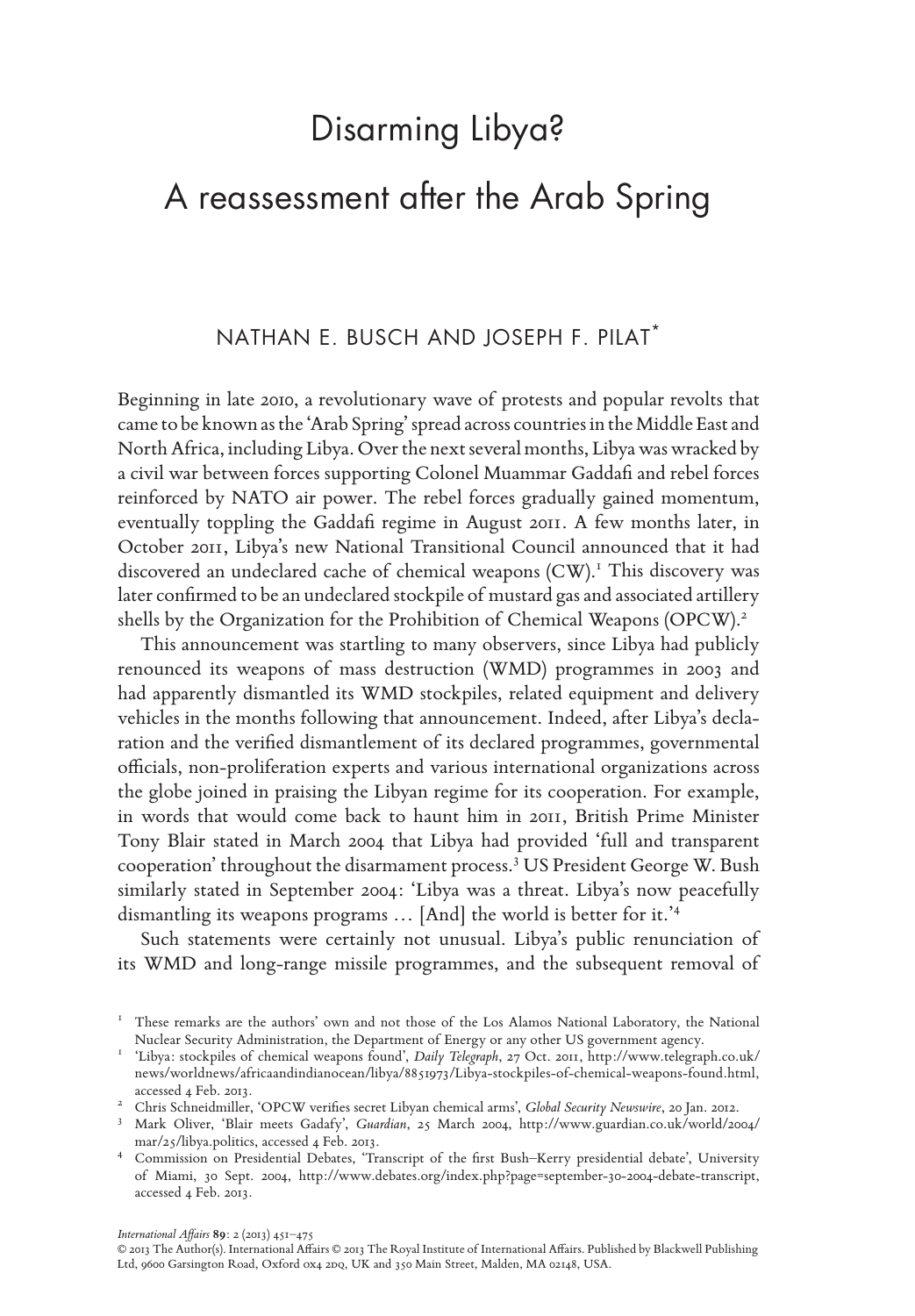large amounts of those programmes, had repeatedly been referred to as a positive 'model' for non-proliferation: here was an instance in which a country had more or less voluntarily renounced its WMD programmes—or at least was willing to renounce them without the application of force.<sup>5</sup> Scholars have frequently contrasted the Libyan case with that of Iraq, which required the use of force and ultimately a regime change to accomplish the same goal. For example, as Joseph Cirincione, former director of the Carnegie Endowment for International Peace's Non-proliferation Project, argued only six months prior to the 2011 CW discovery in Libya, 'The world now has two very different models for how to eliminate a threatening nation's nuclear and missile capabilities. The Iraq model of regime change has been enormously costly, chaotic and uncertain. And the Libyan model of changing regime behavior has been efficient, effective, and almost cost free.'6

The descriptions of the Libyan case changed dramatically after the CW discovery. Shortly after the Transitional Council's announcement, British Prime Minister David Cameron stated: 'Although Gaddafi agreed to declare and dismantle all his weapons of mass destruction and although we made real progress diminishing the threat he posed, in the last few days we have learnt that the new Libyan authorities have found chemical weapons that were kept hidden from the world.'<sup>7</sup> This recent discovery forces us to wonder whether the Libyan 'model' really was as successful as initially claimed.

In reality, significant questions had already been raised in certain quarters about the verification and dismantlement of Libya's WMD programmes as early as 2005. The 2005 report of the bipartisan US Commission on the Intelligence Capabilities of the United States Regarding Weapons of Mass Destruction (the Robb–Silberman Report) raised a number of questions about the Libyan case, reporting: 'There is little doubt that significant questions remain about Libya's WMD programs.'<sup>8</sup> The report stated that 'it is clear that Libya has been considerably less forthcoming about the details of its chemical and biological weapons efforts than about its nuclear and missile programs'. It also cautioned that there was a growing concern in the intelligence community that 'shifting priorities' and the belief that 'Libya is done' might 'leave collectors and analysts without the resources needed to track and monitor future change'.<sup>9</sup> These suspicions have to some degree been validated.

Despite the recent revelations, weapons inspectors did dismantle large parts of the Libyan nuclear and CW programmes in 2003–2004—and the Libyan case

<sup>5</sup> Gawdat Bahgat, 'Non-proliferation success: the Libyan model', *World Affairs* 168: 1, Summer 2005, pp. 3–12; 'US points to Libya as disarmament model', *Arms Control Today* 34: 3, April 2004, p. 29; Paul Kerr, 'Libya's

disarmament: a model for US policy?', *Arms Control Today* 34: 5, June 2004, pp. 34–8.<br><sup>6</sup> Joseph Cirincione, 'How we dodged Libya's nuclear bullet', *Huffington Post*, 11 March 2011, http://www.<br>huffingtonpost.com/joe-cir

<sup>&</sup>lt;sup>7</sup> David Cameron, quoted in Patrick Wintour, 'UK to investigate Libya's chemical weapons', *Guardian*, 14 Nov.  $^{\rm 2011,~ p.~ 2.}$  Commission on the Intelligence Capabilities of the United States Regarding Weapons of Mass Destruction,

*Report to the President of the United States* (Robb–Silberman Report) (Washington DC: US Government Printing Office, 31 March 2005), p. 263, http://www.gpo.gov/fdsys/pkg/GPO-WMD/pdf/GPO-WMD.pdf, accessed 4 Feb. 2013. <sup>9</sup> Robb–Silberman Report, p. 263.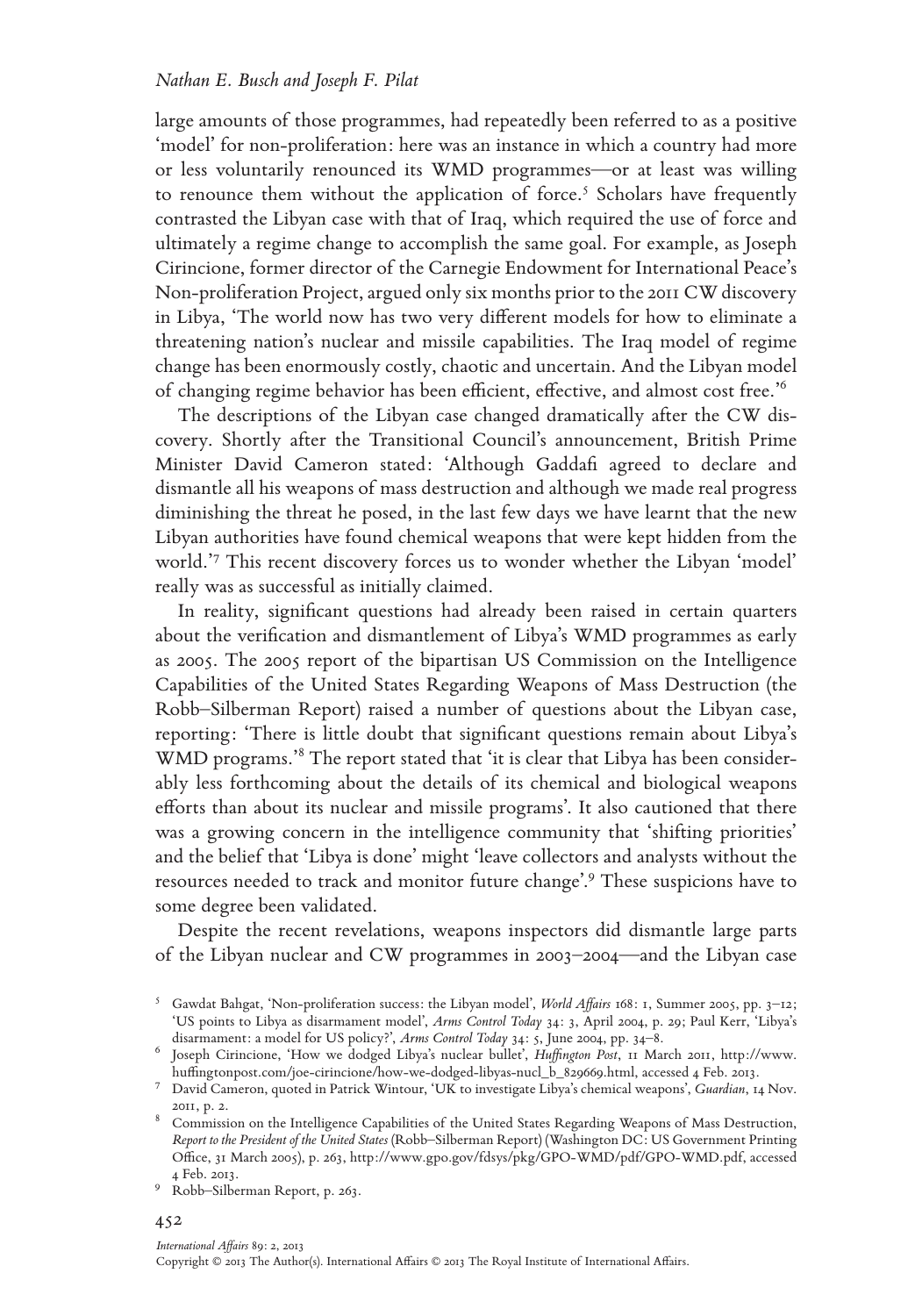may still provide positive lessons for monitoring and verification regimes tasked with confirming that countries have in fact rolled back their WMD programmes.<sup>10</sup> Nevertheless, the Libyan case also illustrates a number of questions and difficulties that can arise even if there is cooperation. For example, how does one assess 'genuine' cooperation? Will we be confident that all the information, equipment and materials used in the programmes were turned over? Will we have the expertise to determine how advanced the programmes were? Will the state's willingness to renounce one type of WMD (e.g. nuclear) cause people to assume that it is renouncing all types of WMD (e.g. chemical and biological as well)? What should the requirements be for long-term monitoring? How will we be confident that, once a state receives a clean 'bill of health', and, presumably, any sanctions on the state are lifted, it will not start up the WMD programmes again?

Any of these problems can undermine the effectiveness of the monitoring and verification regimes, or, even worse, can make them serve the opposite of their intended purpose by giving states cover for proscribed stockpiles and activities. Such, at least to a degree, appears to have been the case in Libya. Although the Libyan case is unique and may not be repeated, it offers important lessons for the international community as it attempts to address the challenges of monitoring and verification.

This article will therefore examine the successes and challenges of the Libyan case of WMD renunciation and verification, and the lessons that can be learned from it. As one model of cooperative verification, the Libyan case highlights not only the opportunities for monitoring and verification regimes, but also some of the difficulties that any such regime will encounter in real-world circumstances, however positive.

# Verifying and dismantling Libya's WMD and long-range missile programmes

On 19 December 2003, Colonel Gaddafi made the surprise public announcement that Libya was renouncing its WMD programmes. In a joint US–British–Libyan broadcast statement, Gaddafi agreed to 'disclose and dismantle' all of Libya's WMD programmes and 'immediately and unconditionally' allow weapons inspectors to verify the dismantlement process.<sup>11</sup> Over the next several months, verification teams removed highly sensitive stockpiles and equipment that were part of Libya's WMD and missile programmes and conducted verification activities 'to

<sup>&</sup>lt;sup>10</sup> 'Monitoring' is the technical process of gathering data allowed under any agreement or regime or other relevant data, such as that which is available through national technical means. 'Verification' is a political process that involves authoritative judgements about the collected data and interpretations provided by the monitoring community. For fuller explanations of monitoring and verification, see Joseph F. Pilat and Nathan E. Busch, 'WMD monitoring and verification regimes: lessons from Iraq', *Contemporary Security Policy* 32: 2, Aug. 2011, pp. 401–431; Joseph F. Pilat, 'Verification and transparency: relics or future requirements?', in Jeffrey A. Larsen, ed., *Arms control: cooperative security in a changing environment* (Boulder, CO: Lynne Rienner,

<sup>2002),</sup> pp. 79–96. <sup>11</sup> Jack Boureston and Yana Feldman, 'Verifying Libya's nuclear dismantlement', in Trevor Findlay, *Verification Yearbook, 2004* (London: Verification Research, Training and Information Centre, 2005), p. 87, http://www. vertic.org/media/Archived\_Publications/Yearbooks/2004/VY04\_Boureston-Feldman.pdf, accessed 4 Feb. 2013.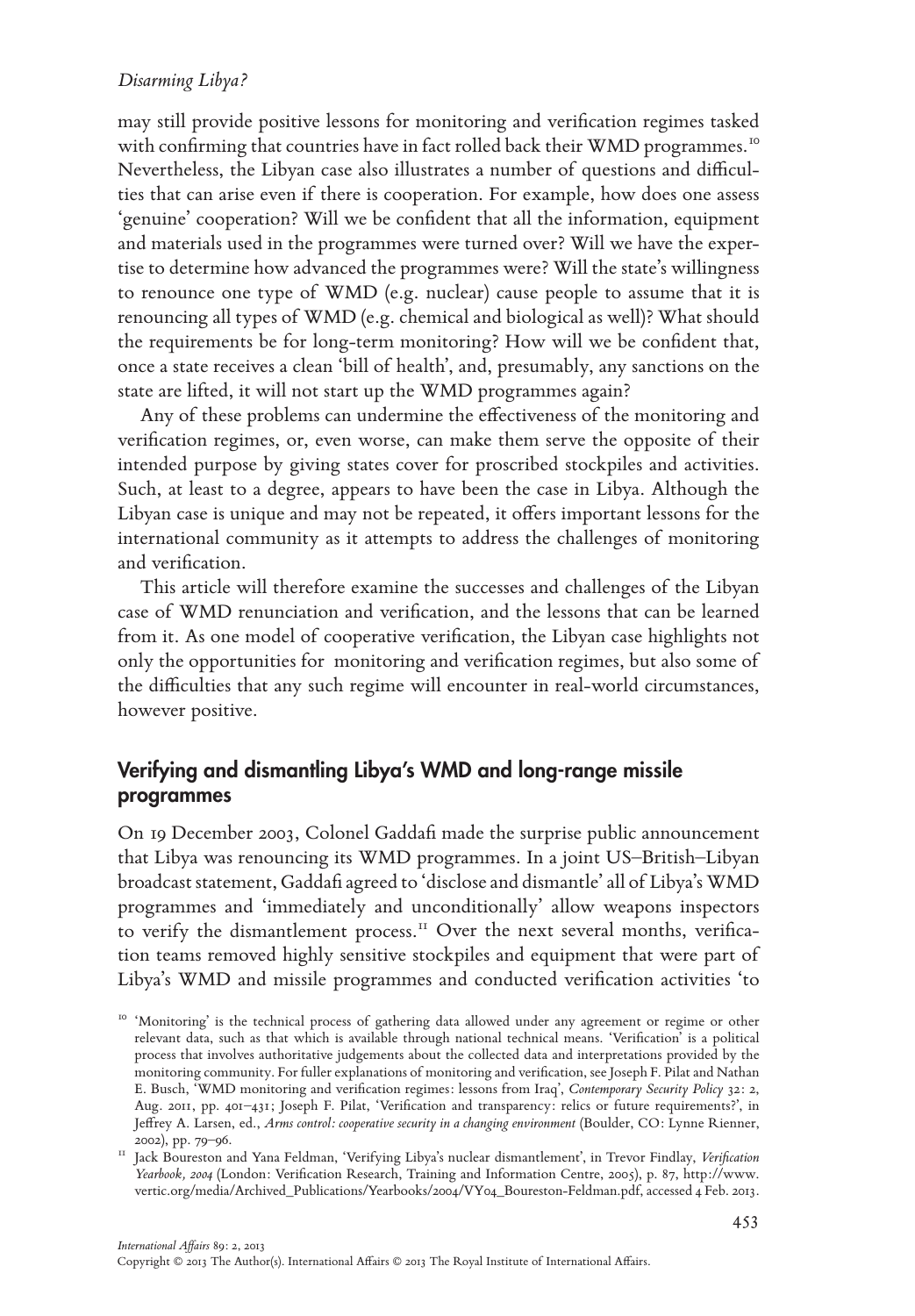better understand the extent of those programmes, and the procurement work supporting them'.<sup>12</sup>

Libya's announcement was, of course, not a surprise to the team of US and British diplomats who had been secretly working for months with Libyan officials to negotiate this renunciation. Although Libya had broached the subject of renouncing its WMD programmes several times over a period reaching back as far as 1992, Libyan officials reportedly approached British officials formally with a firm overture to abandon these programmes in March 2003, when Operation Iraqi Freedom was imminent.<sup>13</sup> Over the next several months, US and British officials attempted to persuade Libyan officials to set a date for a technical meeting to discuss Libya's programmes.<sup>14</sup>

The tempo of negotiations increased dramatically, however, after the interdiction on 3 October 2003 of the *BBC China*, a German-flagged vessel carrying over 1,000 assembled gas centrifuges and components, on its way to Libya.15 After the evidence was presented to Libya on 7 October, a date for a technical visit was immediately set and a US–UK technical team made its first visit beginning on 19 October.<sup>16</sup> In November 2003, Libyan officials were presented with additional intelligence information about their nuclear programme.<sup>17</sup> Only a few weeks later, following a period of intense negotiation, Libya announced the decision to renounce its WMD, and the dismantlement process began shortly thereafter.<sup>18</sup>

# The verification and dismantlement process

After Gaddafi's declaration of 19 December, the verification and dismantlement process proceeded very quickly. Indeed, US-led verification teams were already on the ground and receiving equipment by 20 January 2004, just one month later.<sup>19</sup> As Robert Joseph emphasized, there were important reasons for moving this process forward so rapidly: 'The US and UK participants understood that speed was essential. A drawn-out process would have increased the prospects for press leaks. Moreover, once the first team was granted access to visit Libya, any delay in moving forward would decrease the pressure on the Libyan leadership, and

- 
- <sup>14</sup> Robert Joseph, *Countering WMD: the Libyan experience* (Fairfax, VA: National Institute Press, 2009), p. 55.<br><sup>15</sup> Boureston and Feldman, 'Verifying Libya's nuclear dismantlement', p. 87. See also Joseph, *Countering*
- 
- <sup>17</sup> Joseph, *Countering WMD*, p. 56. According to one account, the United States provided Libyan officials with a compact disc 'containing intercepts of a conversation about Libya's nuclear weapons program between Libya's nuclear chief and A. Q. Khan—that reinforced Col. Gadhafi's decision to reverse course on WMD'. See Judith Miller, 'How Gadhafi lost his groove: the complex surrender of Libya's WMD', *Wall Street Journal*, 16 May
- <sup>18</sup> For an insider's account of the negotiations during this period, see Joseph, *Countering WMD*, pp. 59–69. <sup>19</sup> Paula DeSutter, testimony before the Committee on Foreign Relations, US Senate, 26 Feb. 2004, http://
- www.gpo.gov/fdsys/pkg/CHRG-108shrg94557/html/CHRG-108shrg94557.htm, accessed 7 Feb. 2013.

<sup>&</sup>lt;sup>12</sup> Paula DeSutter, testimony before the Subcommittee on International Terrorism, Non-proliferation, and Human Rights, Subcommittee on International Relations, US House of Representatives, 22 Sept. 2004,

http://www.state.gov/s/l/2004/78305.htm, accessed 7 Feb. 2013. <sup>13</sup> Sharon Squassoni, *Disarming Libya: weapons of mass destruction*, CRS Report to Congress (Washington DC: Congressional Research Service, 22 Sept. 2006), http://fpc.state.gov/documents/organization/78338.pdf, accessed 4 Feb. 2013; Michael Evans, 'Libya knew game was up before Iraq War', *The Times*, 13 March 2004,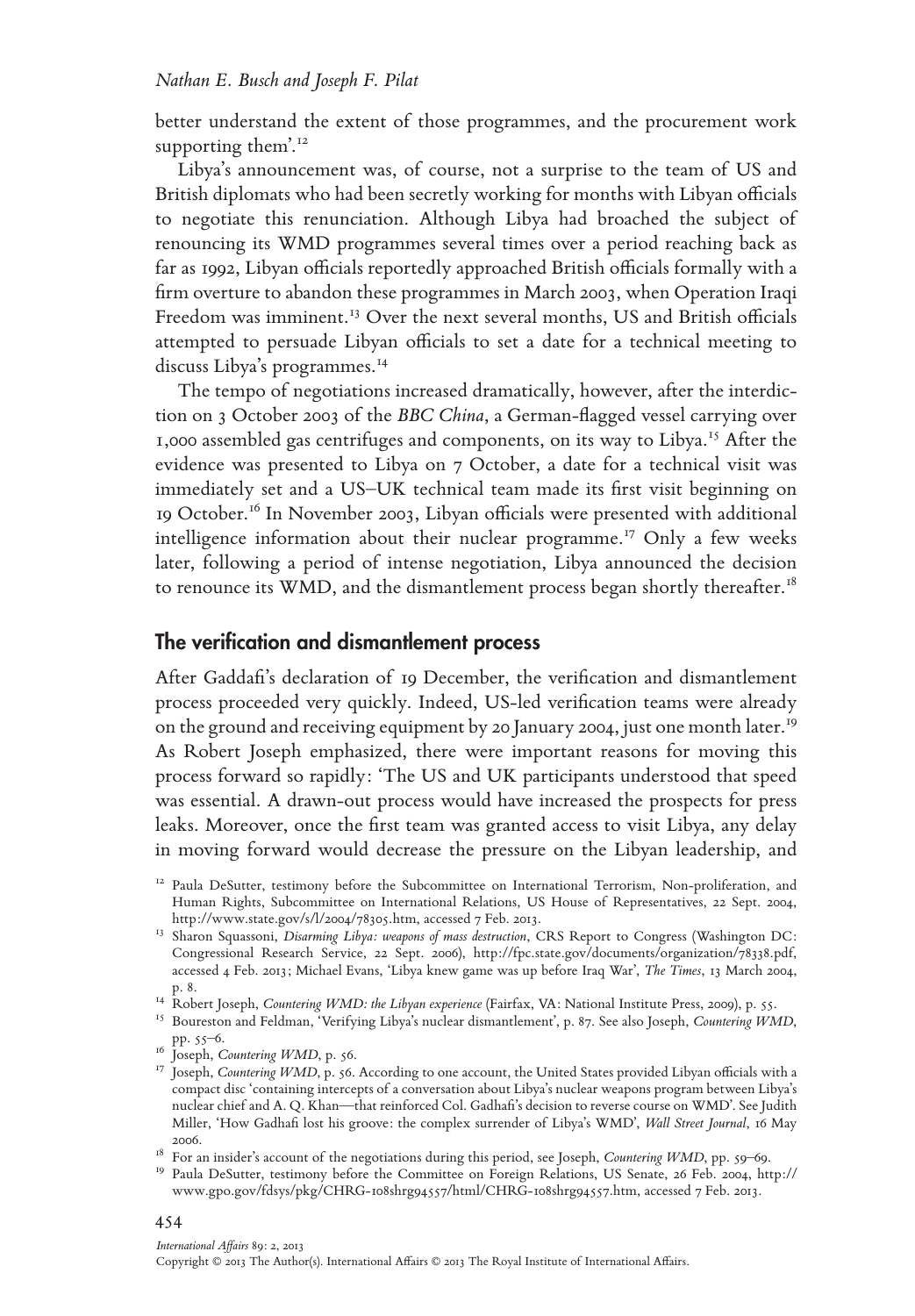could allow time for opposition to mobilize internally and within the region.'20 Dr Joseph indicates that the necessity for rapid progress meant that the US–British team had to move forward before it had fully answered all the critical questions about Libya's WMD and missile programmes. Nevertheless, he argued, inspectors were confident enough with the declarations to proceed.

While a number of questions remained even after the return of the experts in December [2003]—including the precise nature of the North Korean connection to Libya's missile project, the extent of the work on nerve agents, and the possibility of hidden centrifuges—the intelligence assessment was that sufficient confidence existed to proceed to policy discussions and that these outstanding questions should not be an obstacle to moving forward.<sup>21</sup>

The verification and dismantlement process itself was carried out in three phases. Phase I focused on removing the most proliferation-sensitive materials and equipment from Libyan territory: these included warhead designs, uranium hexafluoride (UF6), centrifuges, SCUD-C missiles, and related parts for these sensitive technologies. Phase II, which began in mid-February 2004, involved the dismantling, removal or destruction of any remaining components of Libya's WMD programmes. This stage reportedly involved much larger quantities of equipment, including the destruction of more than 3,000 chemical munitions, the removal of SCUD-C missiles and launchers, further dismantling of the centrifuge programme, and an agreement to remove 16 kg of highly enriched uranium (HEU). Phase III was 'primarily a verification phase'. According to Paula DeSutter, then Assistant Secretary of State for Verification and Compliance, Phase III was the most difficult part of the process, since the inspection teams had to meet with large numbers of personnel and work to 'determine whether Libya had truly eliminated its WMD programs'. On 22 September 2004, DeSutter testified that these three phases were more or less complete.<sup>22</sup>

At Gaddafi's insistence, various international verifying organizations, especially the International Atomic Energy Agency (IAEA) and the OPCW, were brought into the process as soon as was feasible to oversee significant aspects of the verification and dismantlement process. By rapidly involving these organizations, Libya helped maintain the image that it had undertaken the decision of its own free will and not as a result of coercion.<sup>23</sup>

# What the verification process revealed

Although there had long been concerns about Libya's WMD programmes, most of the suspicions had been focused on Libya's suspected CW programmes. However, the declarations by Libya in 2003–2004 revealed a great deal about a range of WMD and missile programmes. Perhaps most disturbingly, Libya revealed four

<sup>&</sup>lt;sup>20</sup> Joseph, *Countering WMD*, pp. 93–4.<br><sup>21</sup> Joseph, *Countering WMD*, p. 57.<br><sup>22</sup> DeSutter, testimony of Sept. 2004.<br><sup>23</sup> Wyn Q. Bowen, *Libya and nuclear proliferation*, Adelphi Papers 380, May 2006 (London: Routledge)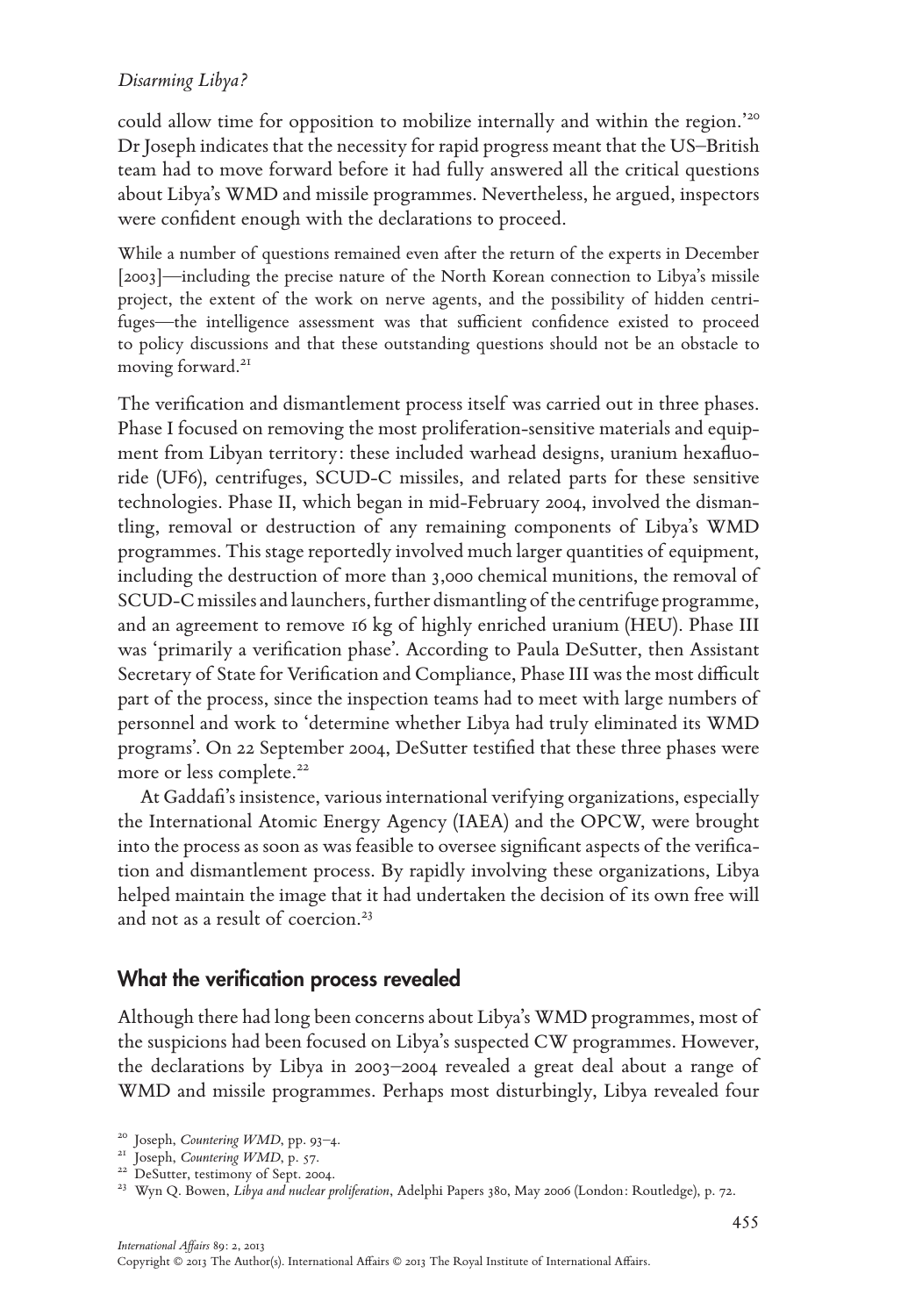undeclared nuclear sites previously unknown to inspectors including IAEA director Mohamed ElBaradei.<sup>24</sup> Overall, the declared WMD programmes revealed greater capabilities in a number of areas than had previously been estimated in intelligence reports.

# *Nuclear weapons*

Libya's declarations revealed that the regime had acquired a great deal of the equipment and material necessary for producing nuclear weapons, including nearly all the material necessary for providing fuel for atomic bombs, along with bomb designs. Although initial statements by the IAEA downplayed the significance of the programme, these statements were later revised in the light of the evidence.<sup>25</sup>

Overall, the Libyan regime had managed to acquire the majority of the necessary components of a successful nuclear weapons programme, although there were some questions about the quality of Libya's workforce and not a lot was done in putting the pieces together. As Sharon Squassoni stated: 'Many observers over the years discounted Libya's nuclear weapons program because of its failure to procure key components and lack of indigenous resources and expertise. Yet, Libya's declarations revealed that A. Q. Khan seemed to have solved the procurement problem, if not the problem of expertise.'26 Indeed, as David Albright wrote in a detailed study of the A. Q. Khan smuggling network: 'The Khan network established an impressive transnational supply operation aimed at providing Libya with the ability to make nuclear weapons. IAEA and US experts who have reviewed the evidence judge that the network would have succeeded if the network had not been exposed and Libya had continued to pursue its nuclear ambitions.'<sup>27</sup>

What was uncovered was indeed substantial. For example, Libya had reportedly received a warhead design from the A. Q. Khan network, as had other countries (such as Iran) that had done business with Khan's network. According to some reports, this warhead design was based on an early, but operational, Chinese nuclear weapon that had been provided to Pakistan in the 1980s (before China signed the Nuclear Non-Proliferation Treaty).<sup>28</sup> Libya had also acquired a large amount of the necessary equipment and materials for uranium production from the A. Q. Khan network. The verification teams removed 1.8 tonnes of UF6 and more than 15 kg of fresh HEU. Libya had also received a modular uranium conversion facility that could produce uranium dioxide, UF4 or uranium metal.

<sup>&</sup>lt;sup>24</sup> Patrick E. Tyler, 'Libya's atom bid in early phases', *New York Times*, 30 Dec. 2003, p. A9.<br><sup>25</sup> Joseph, *Countering WMD*, p. 51. See also Tyler, 'Libya's atom bid', p. A9.<br><sup>26</sup> Squassoni, *Disarming Libya*, p. 3.<br><sup></sup> 1 Dec. 2010, p. 41, http://isis-online.org/uploads/isis-reports/documents/Libya\_and\_the\_Khan\_Network\_

<sup>1</sup>Dec2010.pdf, accessed 4 Feb. 2013. See also Joseph, *Countering WMD*, p. 51. <sup>28</sup> Joby Warrick and Peter Slevin, 'Libyan arms designs traced back to China', *Washington Post*, 15 Feb. 2004, p. A1; 'Warhead blueprints link Libya project to Pakistan figure', *New York Times*, 4 Feb. 2004, p. A1; Bates Gill, 'China's role in non-proliferation', in Nathan E. Busch and Daniel H. Joyner, *Combating weapons of mass destruction: the future of international nonproliferation policy* (Athens, GA: The University of Georgia Press, 2009), p. 247.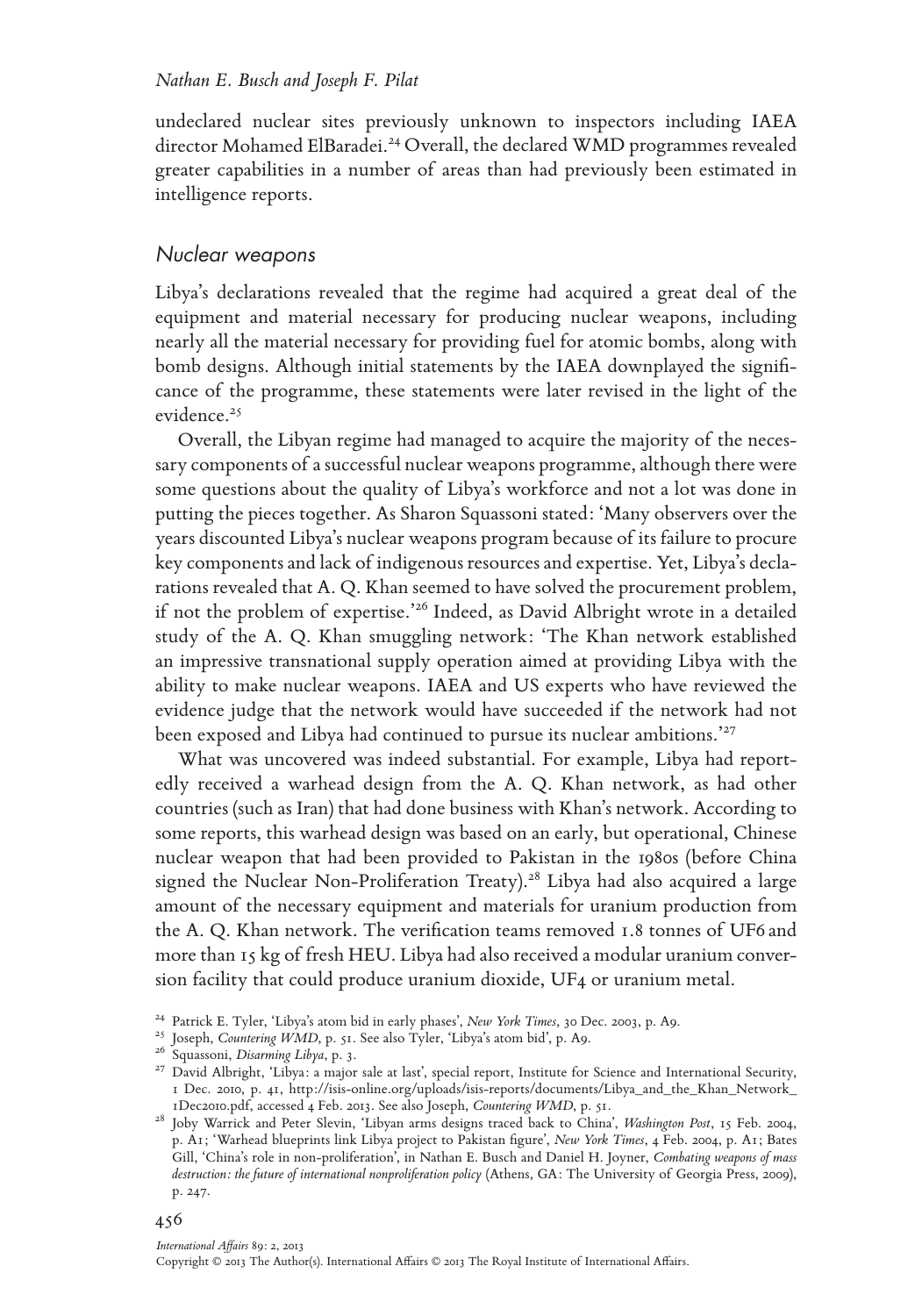Perhaps even more troubling, Libya had also forged a deal with the A. Q. Khan network for a turnkey centrifuge-based enrichment facility, along with the capability to make centrifuges. In the terms of the deal, Libya would pay US\$100– 200 million for the centrifuges, along with associated equipment and materials.<sup>29</sup> By the time the network was discovered, Libya had also received 20 pre-assembled P-1 gas centrifuges and the components for another 200.30 By 2002, Libya had assembled an operational nine-centrifuge cascade and had partially completed installation of two additional cascades (one with 19 centrifuges and another with 64).31 Libya also received two completed centrifuges of the more advanced P-2 design and thousands of additional P-2 parts.<sup>32</sup> Although Libya possessed only a small number of P-2 rotors, Tripoli 'possessed the specialized equipment and materials for P2 motor production and was working on obtaining a domestic production capacity for UF6'.33 Libya had already tested some centrifuges and had placed orders for 10,000 more.<sup>34</sup>

Although, as Albright notes, Libya was still about four years from starting the centrifuge plant when it ended its nuclear weapons programme, 'the Libyan program appeared sized to produce at least four nuclear weapons per year. For a country like Libya, this production rate was enough to create a formidable, albeit small, nuclear arsenal.'35

# *Chemical weapons*

Libya had long been suspected of having a large-scale CW programme and this programme was discussed repeatedly in intelligence estimates during the 1990s.<sup>36</sup> Libya's 2003 declaration revealed that its CW programme was housed in three main facilities—those at Rabta, Sebha and Tarhunah—which were previously declared to be petrochemical or water delivery complexes.<sup>37</sup>

The country's declared CW infrastructure consisted of 3,563 chemical bombs, a 23 tonnes stockpile of mustard gas, small amounts of the nerve agents sarin and

- 
- 

- than that of the P-1 centrifuge. See David Albright and Jacqueline Shire, 'Iran installing more advanced centrifuges at Natanz Pilot Enrichment Plant: factsheet on the P-2/IR-2 centrifuge', Institute for Science and International Security (ISIS), 7 Feb. 2008, http://www.isis-online.org/publications/iran/ISIS\_Iran\_<br>P2\_7Feb2008.pdf, accessed 7 Feb. 2013.
- 
- 
- 
- <sup>33</sup> Joseph, *Countering WMD*, p. 51.<br><sup>34</sup> Albright, 'Libya: a major sale at last', p. 10.<br><sup>35</sup> Albright, 'Libya: a major sale at last', pp. 13, 41.<br><sup>36</sup> John Deutch, 'Worldwide threat assessment', brief to the Senate Sel http://www.dtic.mil/cgi-bin/GetTRDoc?Location=U2&doc=GetTRDoc.pdf&AD=ADA312173, accessed 7 Feb. 2013; George Tenet, testimony before the Senate Select Committee on Intelligence, 5 Feb. 1997, https:// www.cia.gov/news-information/speeches-testimony/1997/dci\_testimony\_020597.html, accessed 7 Feb. 2013; George Tenet, 'The worldwide threat in 2000: global realities to our national security', testimony before the Senate Foreign Relations Committee, 21 March 2000, https://www.cia.gov/news-information/speechestestimony/2000/dci\_speech\_032100.html, accessed 7 Feb. 2013. <sup>37</sup> Joshua Sinai, 'Libya's pursuit of weapons of mass destruction', *Nonproliferation Review* 4: 3, Spring–Summer
- 1997, p. 95.

<sup>&</sup>lt;sup>29</sup> Albright, 'Libya: a major sale at last'.<br><sup>30</sup> Albright, 'Libya: a major sale at last', p. 7.<br><sup>31</sup> Sammy Salama, 'Was Libyan WMD disarmament a significant success for non-proliferation?', Center for Non-proliferation Studies (CNS) Monterey Institute of International Studies, Sept. 2004, http://www.nti. org/analysis/articles/was-libyan-wmd-disarmament-success/, accessed 7 Feb. 2013. <sup>32</sup> The uranium enrichment throughput of a P-2 centrifuge is reportedly estimated to be about 2.5 times greater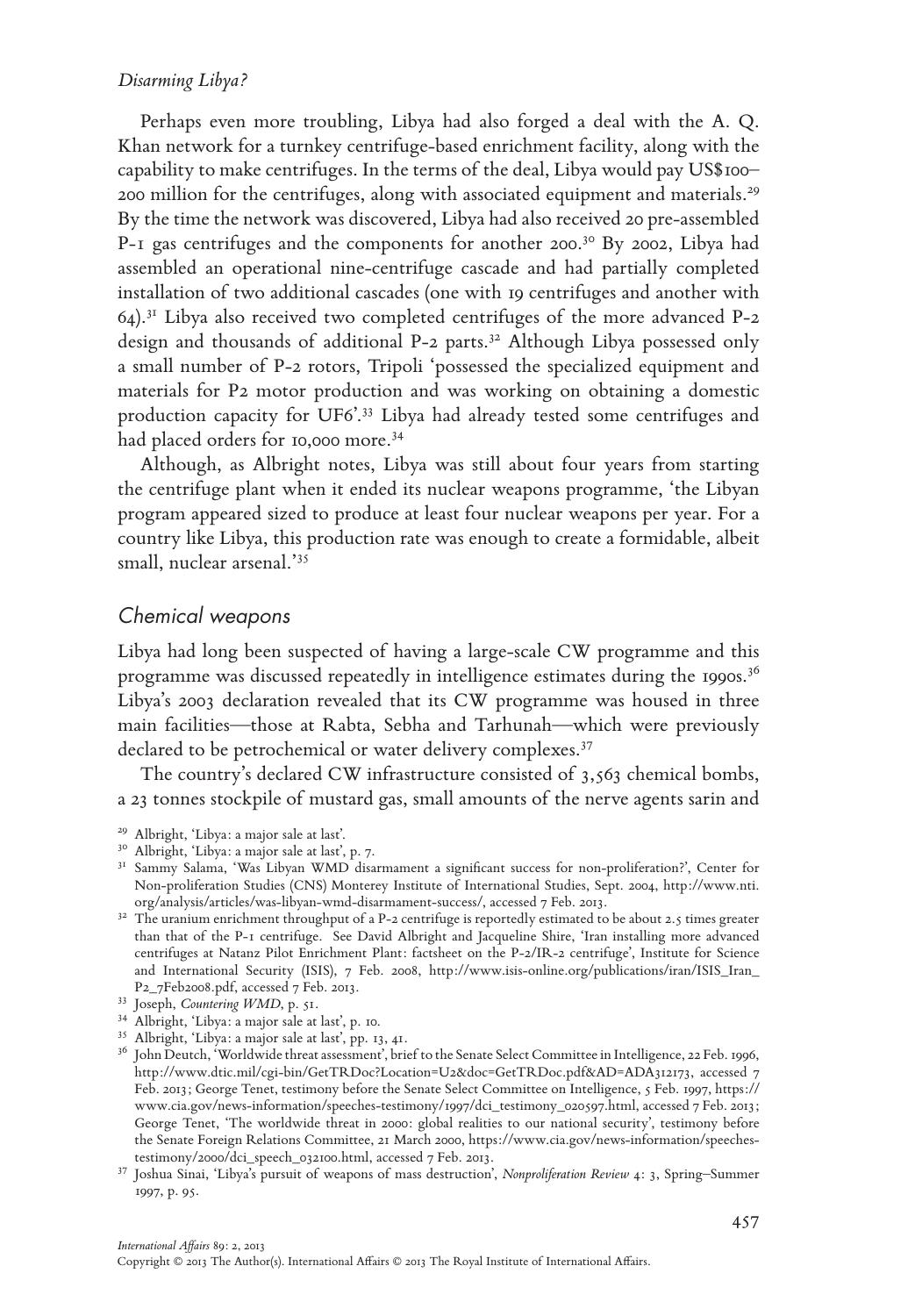soman, and  $1,300$  tonnes of precursor agents.<sup>38</sup> (Interestingly, Libya's initial declaration had only reported 1,500 chemical bombs instead of 3,563. When asked why they did not declare the full amount, 'the Libyans explained that they have not yet believed that Gaddafi would go through with the disarmament plan'.39)

Although some of the biggest unresolved questions in the early stages of the verification process reportedly involved Libya's nerve agent programme, the Libyan regime did apparently have initial aspirations to develop a large-scale production capability for nerve agents, especially sarin and soman.<sup>40</sup> To this end, Libya's CW programme included 'equipment to begin a second production line for more advanced agents, as well as precursors that could be used to produce mustard and nerve agents'.41 Libya had reportedly imported 'corrosion-resistant equipment for the planned production facility at Tarhunah, along with industrial quantities of the sarin precursor isopropyl alcohol and a few hundred gallons of the soman precursor pinacolyl alcohol'.42

By September 2004 the OPCW had verified all declared CW stockpiles, destroyed the declared aerial bombs, negotiated plans for the destruction of the declared chemical weapons stockpiles and set in motion the conversion of the Rabta facility into a pharmaceuticals plant.43

# *Biological weapons*

Throughout the 1990s and early 2000s, reported US intelligence assessments as well as congressional reports alleged that Libya maintained a small-scale biological weapons (BW) programme. For example, a 2001 State Department report indicated that 'evidence suggests Libya is seeking to acquire the capability to develop and produce BW agents for offensive purposes'.<sup>44</sup> A 2006 Department of Defense report noted that Libya's biological weapons programme was 'in the early research and development stage'.45 And a 2003 CIA report indicated that 'evidence suggested that Libya also sought dual-use capabilities that could be used to develop and produce biological agents'.46

Despite these fears, the verification activities following Libya's 2003 declaration did not reveal an advanced BW programme or any operable facility. Although

<sup>&</sup>lt;sup>38</sup> Salama, 'Was Libyan WMD disarmament a significant success?'; Jonathan B. Tucker, 'The rollback of Libya's chemical weapons program', *Nonproliferation Review* 16: 3, Nov. 2009, p. 366.

<sup>&</sup>lt;sup>39</sup> Tucker, 'Rollback', p. 375.<br>
<sup>40</sup> Joseph, *Countering WMD*, p. 57; Tucker, 'Rollback', p. 366.<br>
<sup>41</sup> Joseph, *Countering WMD*, p. 52.<br>
<sup>42</sup> Tucker, 'Rollback', p. 376.<br>
<sup>43</sup> Tucker, 'Rollback', pp. 376–9; DeSutter, te and commitments', Washington DC, 2001, p. 11, http://www.state.gov/documents/organization/22466.pdf,

accessed 4 Feb. 2013.<br>
<sup>45</sup> Office of the Secretary of Defense, US Department of State, 'Proliferation: threat and response', April 1996,<br>
http://www.dod.mil/pubs/prolif, accessed 4 Feb. 2013.

<sup>&</sup>lt;sup>46</sup> Office of the Director of Central Intelligence, 'Unclassified report to Congress on the acquisition of technology relating to weapons of mass destruction and advanced conventional munitions, 1 January through 30 June 2003', Nov. 2004, https://www.cia.gov/library/reports/archived-reports-1/jan\_jun2003.pdf, accessed 4 Feb. 2013.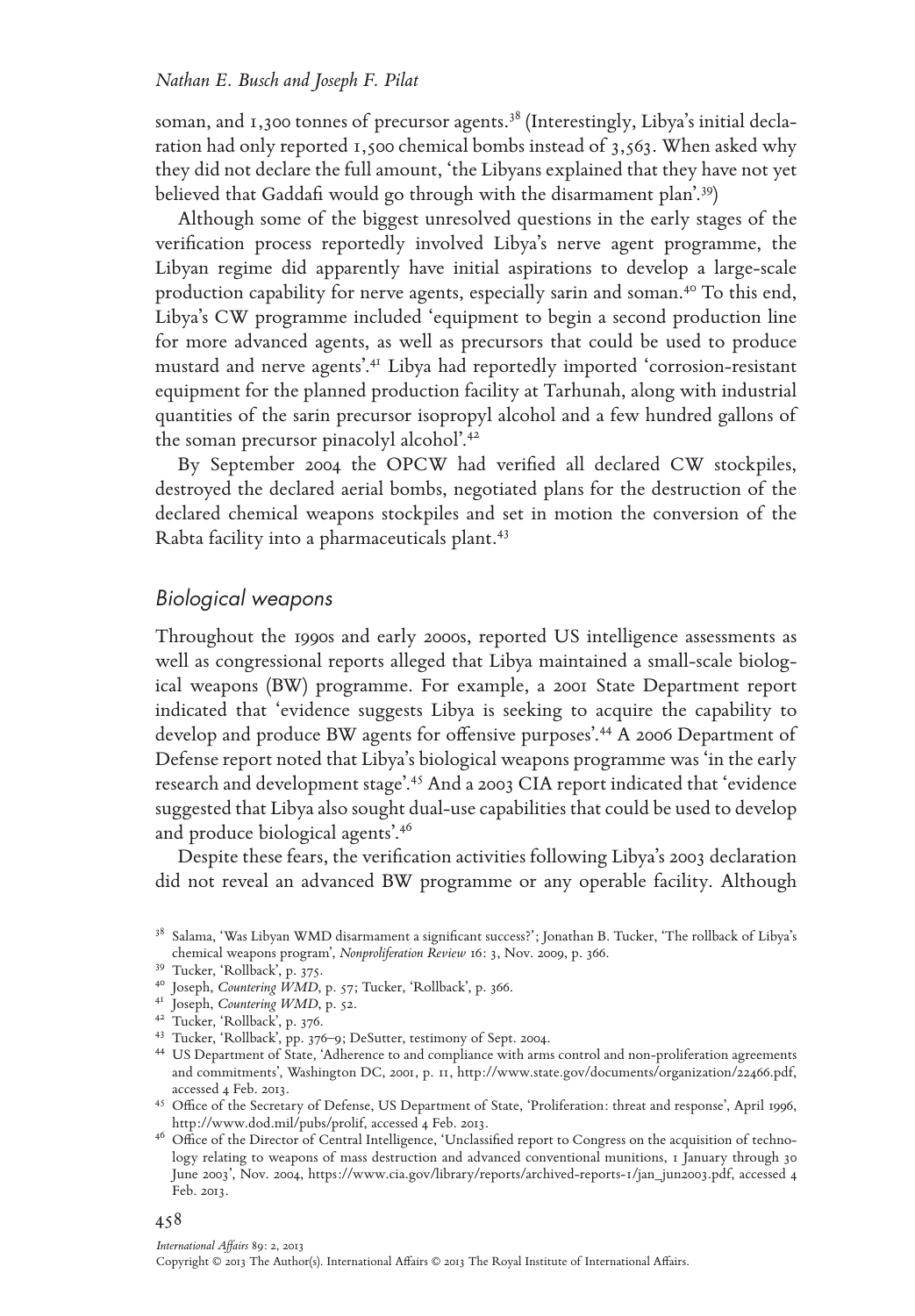Paula DeSutter would later write that the United States visited 'sites that had been part of Libya's biological-weapons program', analysts at the time reportedly agreed that, on the basis of the evidence they had seen, Libya's BW programme would have been small scale.47 However, an overall lack of substantive evidence either for or against a Libyan BW programme made it impossible for the intelligence community to definitively confirm or deny its existence. According to the Robb–Silberman Report, Libya's 'declarations have failed to shed light on Tripoli's plans and intentions for its biological program'.48 Carl Kropf, a spokesman for the Robb–Silberman Commission, indicated that there was a 'discrepancy' between the information that Libya provided about its BW efforts and US intelligence reports, but refused to elaborate because the information was classified.<sup>49</sup>

# *Ballistic missiles*

In the 19 December agreement Libya pledged to eliminate all ballistic missiles with ranges of 300 km or greater and payloads of 500 kg or greater. By 22 September 2004, the verification teams had removed Libya's five SCUD-C missiles, which had a range of 800 km, and their launchers.

Libya had initially decided to convert its arsenal of 417 SCUD-B missiles, which had a range of 300 km, in order to reduce their range below that threshold and ensure their payload was less than 500 kg.<sup>50</sup> Given questions about the technical feasibility of accomplishing this task, and difficulties in negotiating a monitoring arrangement to oversee the modifications, the United States eventually managed to persuade Gaddafi to destroy all Libya's SCUD-B missiles. This agreement faltered, however, when Libya struggled to find an acceptable replacement for the SCUD-Bs, and the regime still retained the SCUD-B missiles at the time of its collapse.<sup>51</sup>

# Initial assessments of Libya's cooperation

Libya was praised for its clear cooperation in numerous areas throughout the verification and disarmament process. By late 2004, senior officials in the United States and Britain were declaring the process to be largely complete.<sup>52</sup> On 22 September 2004, in testimony before Congress, Paula DeSutter stated: 'Verification is not a science, and no verification determination can be absolutely certain. But what we

<sup>47</sup> Paula DeSutter, 'Libya, WMDs, and Musa Kusa', *National Review*, 4 April 2011, http://www.nationalreview.

com/blogs/print/263744, accessed 4 Feb. 2013; Robb–Silberman Report, p. 256.<br><sup>48</sup> Robb–Silberman Report, p. 256.<br><sup>49</sup> Paul Kerr, 'Commission slams WMD intelligence', *Arms Control Today* 35: 4, May 2005, p. 29.<br><sup>50</sup> Judith

<sup>&</sup>lt;sup>51</sup> For an excellent summary of the events involving Libya's SCUD-B missiles, see Jeffrey Lewis, 'Libya's Scud-B force', Arms Control Wonk, 22 Aug. 2011, http://lewis.armscontrolwonk.com/archive/4383/libyas-scud-bforce, accessed 4 Feb. 2013. See also DeSutter, testimony of Sept. 2004; Office of the Spokesperson, US Department of State, 'Libya: securing stockpiles promotes security', Washington DC, 26 Aug, 2011, http:// www.state.gov/r/pa/prs/ps/2011/08/171101.htm, accessed 4 Feb. 2013. <sup>52</sup> Oliver, 'Blair meets Gadafy'.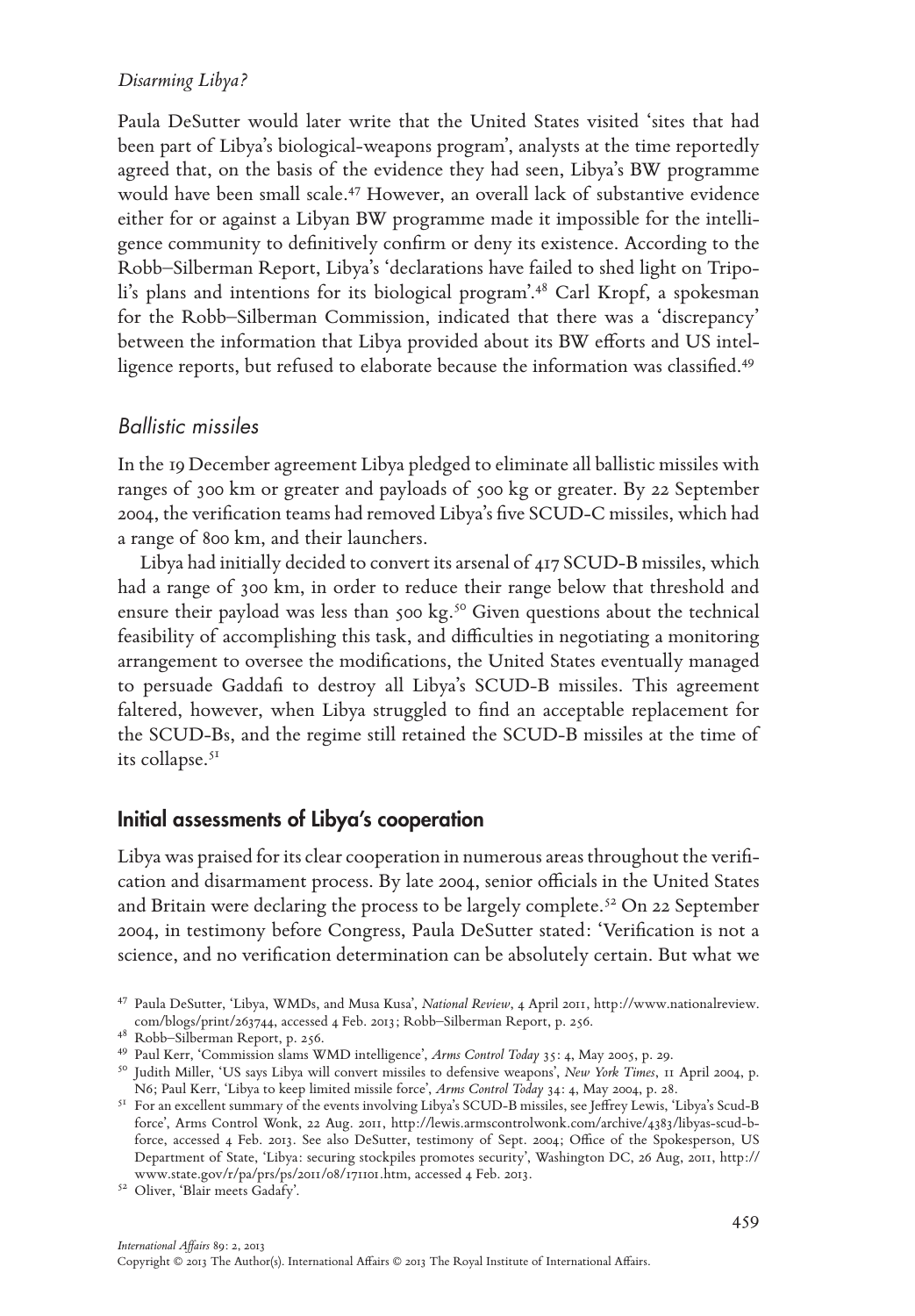#### *Nathan E. Busch and Joseph F. Pilat*

can say, and what I am saying with regard to Libya, is that we have verified with *reasonable* certainty that Libya has eliminated, or has set in place the elimination of all its WMD and MTCR-class missile programmes.'53

The IAEA was somewhat more guarded in its final assessments of the Libyan verification and disarmament process, but also deemed the process a success. For example, in 2008 the Director-General reported:

Libya's past nuclear programme, from the mid-1980s until 2003, was aimed at the development of nuclear weapons. However, Libya has stated that it did not proceed with the design of nuclear weapons nor did it have complete fissile material production capabilities. The Agency did not find any indications of actual work related to nuclear weapons development. Given the fact that Libya's programme extended over two decades and was conducted to a great extent clandestinely, and in view of the corresponding lack of supporting documentation, there are some parts of Libya's past programme which the Agency has not been able to reconstruct fully. However, with the cooperation and transparent response shown by Libya, the Agency has been able to conclude that Libya's statements concerning its nuclear programme are not inconsistent with the Agency's findings.<sup>54</sup>

The IAEA report went on to conclude that the Agency 'will continue to implement safeguards in Libya as a routine matter and work to reach a conclusion about the absence of undeclared nuclear material and activities in Libya'.<sup>55</sup>

# Remaining stocks and undeclared facilities, 2011–2012

During the initial months of the verification, inspection teams made rapid progress in dismantling large amounts of Libya's WMD programmes. The majority of the equipment and materials were removed, and a plan of action was set in place for the destruction or removal of the remaining declared stockpiles and equipment. Over time, however, the schedules began to slip and Libya increasingly began to delay taking the final steps to disarm. US officials were quick to repeat that Libya was a success story, but the disarmament process dragged out over the next seven years. Libyan officials, including Gaddafi, increasingly expressed frustration that that they were not receiving sufficient benefits as a result of their WMD renunciation.56

Prior to the uprising that ultimately brought down the Gaddafi regime, Libya was believed to possess approximately 11.3 tonnes of mustard agent, 845 tonnes

#### 460

*International Affairs* 89: 2, 2013

Copyright © 2013 The Author(s). International Affairs © 2013 The Royal Institute of International Affairs.

<sup>&</sup>lt;sup>53</sup> DeSutter, testimony of Sept. 2004. For more information on the missile classifications of the Missile Technology Control Regime (MTCR), see 'MTCR Guidelines and the Equipment, Software and Technology Annex', Missile Technology Control Regime website, http://www.mtcr.info/english/guidelines.html, accessed 7 Feb. 2013. <sup>54</sup> Mohamed ElBaradei, Report of the Director-General, 'Implementation of the NPT Safeguards Agreement in

the Socialist People's Libyan Arab Jamahiriya', IAEA, GOV/2008/39, p. 7, http://www.iaea.org/Publications/ Documents/Board/2008/gov2008-39.pdf, accessed 7 Feb. 2013. <sup>55</sup> ElBaradei, 'Implementation of the NPT Safeguards Agreement in the Socialist People's Libyan Arab Jamahi -

riya'. <sup>56</sup> Alex Bollfrass, 'Libya backs out of CW destruction agreement', *Arms Control Today* 37: 6, July–Aug. 2006, p. 29; Alex Bollfrass, 'Details bedevil Libyan grand bargain', *Arms Control Today* 37: 8, Oct. 2007, pp. 33–4; Max Fisher, 'A nuclear standoff with Libya', *The Atlantic*, Nov. 2010, http://www.theatlantic.com/international/ archive/2012/11/a-nuclear-standoff-with-libya/67076, accessed 4 Feb. 2013; Lewis, 'Libya's Scud-B force'.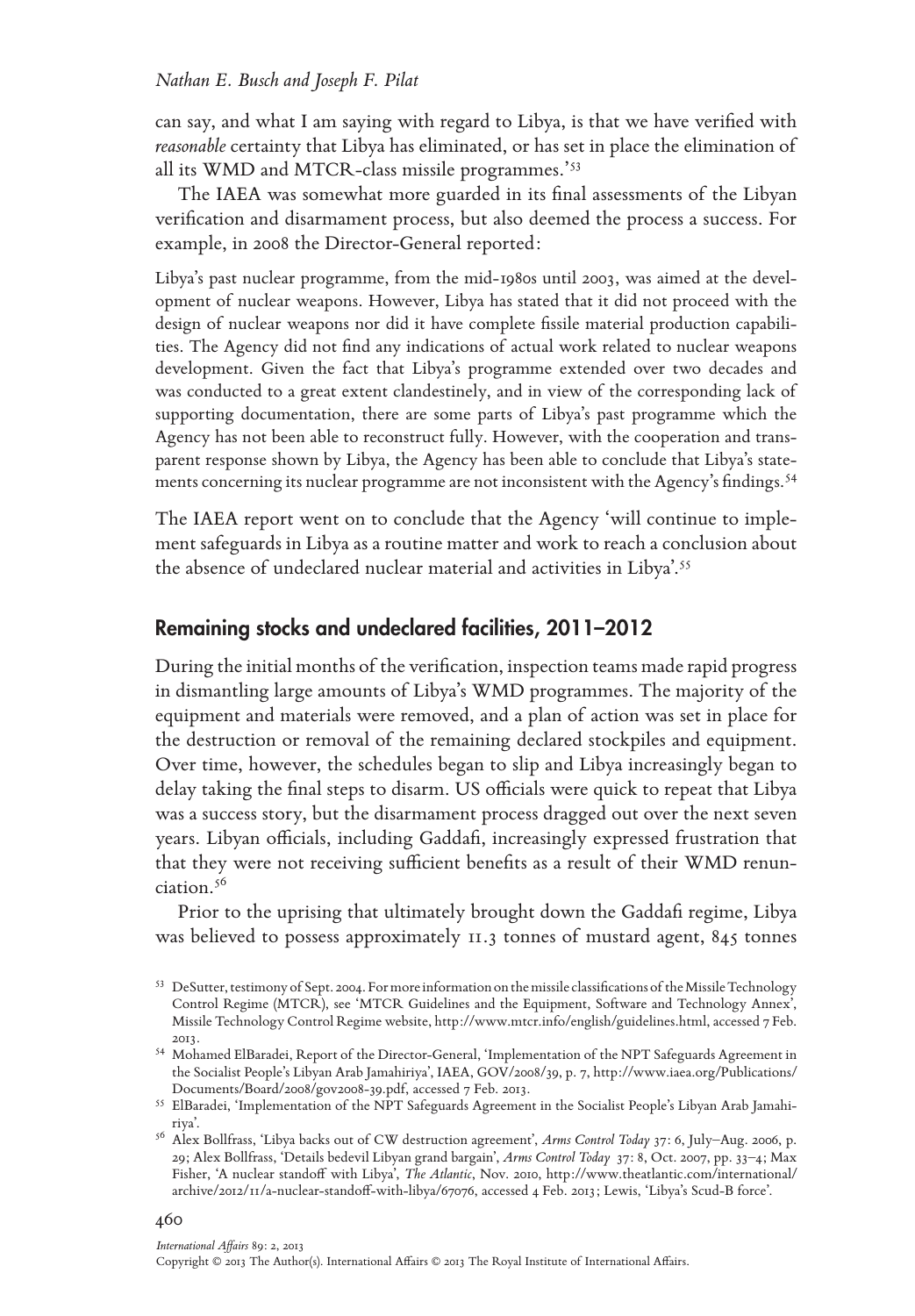of chemical precursors and a substantial cache of natural uranium.<sup>57</sup> According to the OPCW, 'the Gaddafi government succeeded in destroying 54% of its declared sulfur mustard and about 40% of the precursor chemicals before operations had to be suspended in February 2011 when the destruction facility malfunctioned'.<sup>58</sup> OPCW inspectors left the country at that time and did not return until the following October, well after the Gaddafi regime had been overthrown.

Although many policy-makers and arms control experts expressed relief that a great deal of Libya's WMD materials had been removed prior to the revolt, many raised concerns about a potential loss of centralized control over the remaining materials during the upheaval of the revolt and the subsequent transition.<sup>59</sup> For example, Representative Mike Rogers, chairman of the House Permanent Select Committee on Intelligence, argued that the United States had to help secure caches of Libyan military hardware, including missiles and chemical agents, to avoid their falling into terrorist hands.<sup>60</sup> General Carter Ham, chief of US Africa Command, likewise indicated that there was 'a very great concern about the security' of various chemical agents remaining in the country: 'It's not weaponized—it's not easily weaponized, but nonetheless we want to make sure that the OPCW gets back in there and completes the destruction of the remaining materials.<sup>'61</sup>

Much more troubling, however, was the National Transitional Council's announcement in October 2011 that a cache of suspected CW agent and hundreds of associated artillery shells had been discovered.<sup>62</sup> These shells were reportedly found at two sites in central Libya and had not been declared by the Gaddafi regime. Libya had previously declared only CW aerial bombs, which were destroyed in 2004. One senior US official was quoted as saying: '"We are pretty sure we know" that the shells were custom-designed and produced by Iran for Libya.' Another US official was quoted as saying: 'These were acquired over many years.'63

The OPCW sent inspectors to investigate the newly discovered materials and artillery shells on 17 January 2012. On 20 January it released a brief stating that the 'inspectors verified the declared chemical weapons, which consist of sulfur

- org/gsn/article/weapons-stocks-still-a-worry-in-post-qadhafi-libya/, accessed 7 Feb. 2013. <sup>58</sup> OPCW, 'OPCW inspectors verify newly declared chemical weapons materials in Libya', 20 Jan. 2012, http:// www.opcw.org/news/article/opcw-inspectors-verify-newly-declared-chemical-weapons-materials-in-libya,
- accessed 4 Feb. 2013.  $^{59}$  See e.g. Bilal Y. Saab, 'Can Libya be locked down? In a post-Qaddafi era, who will secure Libya's chemical and biological weapons materials?', WMD Junction, James Martin Center for Non-proliferation Studies, 22 Sept. 2011, http://cns.miis.edu/wmdjunction/110922\_libya\_lockdown.htm, accessed 4 Feb. 2013; Fredrik
- Dahl, 'Nuclear experts warn of Libya "dirty bomb" material', Reuters, 24 Aug. 2011. <sup>60</sup> Carlo Munoz, 'US should help secure Libyan WMD, House intel chief says', AolDefense.com, 16 Sept. 2011, http://defense.aol.com/2011/09/16/u-s-should-help-secure-libyan-wmd-house-intel-chief-says/, accessed 7 Feb. 2013; Mike Rogers, interviewed in 'Libyan weapons stockpiles remain a concern', National Public Radio, 24 Aug. 2011, http://www.npr.org/2011/08/24/139923591/libyan-weapons-stockpiles-remain-a-concern, ac -
- <sup>61</sup> Carter Ham, 'TRANSCRIPT: AFRICOM Commander Ham discusses African security with defense writers', US AFRICOM Public Affairs, 15 Sept. 2011, http://www.africom.mil/Newsroom/Article/8587/
- transcript-africom-commander-ham-discusses-african, accessed 7 Feb. 2013. <sup>62</sup> R. Jeffery Smith, Joby Warrick and Colum Lynch, 'Iran may have sent Libya shells for chemical weapons', *Washington Post*, 20 Nov. 2011. <sup>63</sup> Smith et al., 'Iran may have sent Libya shells'.
- 

<sup>57</sup> Office of the Spokesperson, US Department of State, 'Securing stockpiles'. See also Nuclear Threat Initiative, 'Weapons stocks still a worry in post-Qadhafi Libya', *Global Security Newswire*, 21 Oct. 2011, http://www.nti.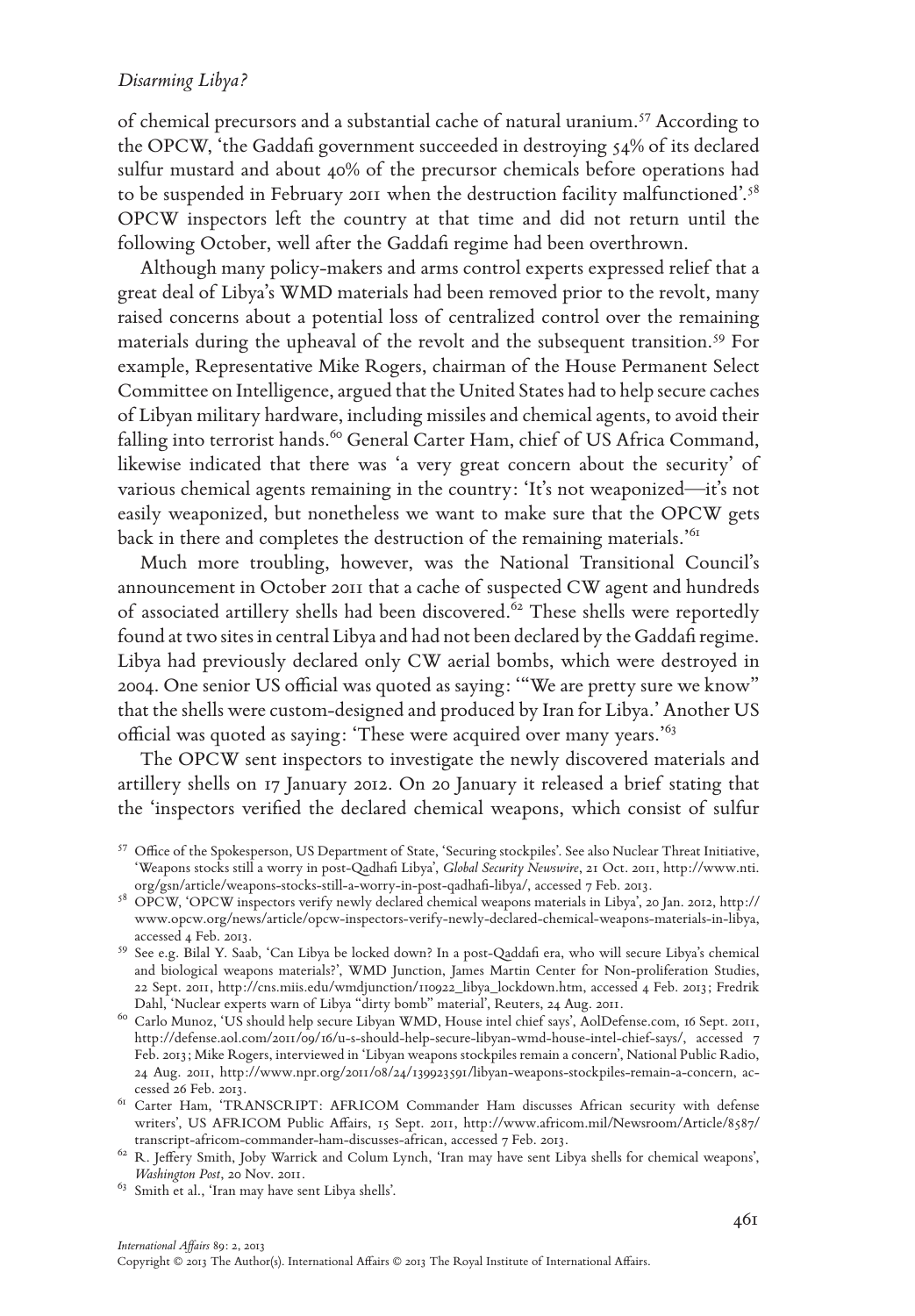mustard agent that is not loaded into munitions'.<sup>64</sup> Although the brief did not specify how much mustard agent was discovered, OPCW spokesman Michael Luhan indicated that it was 'a fraction of what was in the original declaration'.<sup>65</sup>

The OPCW brief also referred to the artillery shells, stating that 'at the same time, at the request of the Libyan authorities, the inspectors examined munitions, mainly artillery shells, which they determined are chemical munitions and hence declarable'.66 That is, these were munitions that Libya was obliged to declare according to the terms of the agreement with the OPCW. Contrary to prior reports, Luhan indicated that the shells were not currently usable because they were not loaded with chemical weapons agents.<sup>67</sup>

These statements by the OPCW were revealing. Why, for example, did the OPCW not give any details on the amounts of chemical weapons or artillery shells that were verified? Luhan's statements appeared almost to be dismissing these findings as unimportant, since Libya had initially declared a much larger amount and since the artillery shells were apparently empty. But, put together, these undeclared chemical weapons and CW delivery vehicles in effect gave Libya a small but potentially viable hedge chemical weapons arsenal—clearly something that should be considered a serious breach of Libya's international commitments.

# The Libyan case: an assessment

The Libyan case reveals positive and negative aspects of verification and ongoing monitoring after a WMD and missile rollback. In late 2003, US and British officials were able to respond quickly, negotiate effectively and steer the trilateral agreement—in many cases, at least—to require the removal of equipment rather than allow for a drawn-out dismantlement process. The IAEA and OPCW worked effectively with British and US officials to coordinate and lead dismantlement efforts.

However, the Libyan case also reveals a number of problems with both the international monitoring and verification regimes and those ad hoc groups that are brought together to verify and dismantle declared WMD programmes in specific cases. Clearly these problems were driven home most powerfully by the 2011 discovery of the undeclared CW arsenal and delivery vehicles. According to Donald A. Mahley, a former Deputy Assistant Secretary of State who was the Senior WMD Representative in Libya, this incident showed that 'we will have to think very seriously about finding inspectors with a different skill set, and about more intelligence-sharing, and about looking widely, not just at declared sites'.<sup>68</sup> These comments are very revealing and point to lessons about monitoring and verification that extend beyond the Libyan case.

<sup>&</sup>lt;sup>64</sup> OPCW, 'OPCW inspectors verify'.<br>
<sup>65</sup> Schneidmiller, 'OPCW verifies secret Libyan chemical arms'.<br>
<sup>66</sup> OPCW, 'OPCW inspectors verify'.<br>
<sup>67</sup> Jill Reilly, 'Revealed: international inspectors discover Gaddafi's secret *Mail*, 21 Jan. 2012. <sup>68</sup> Smith et al., 'Iran may have sent Libya shells'.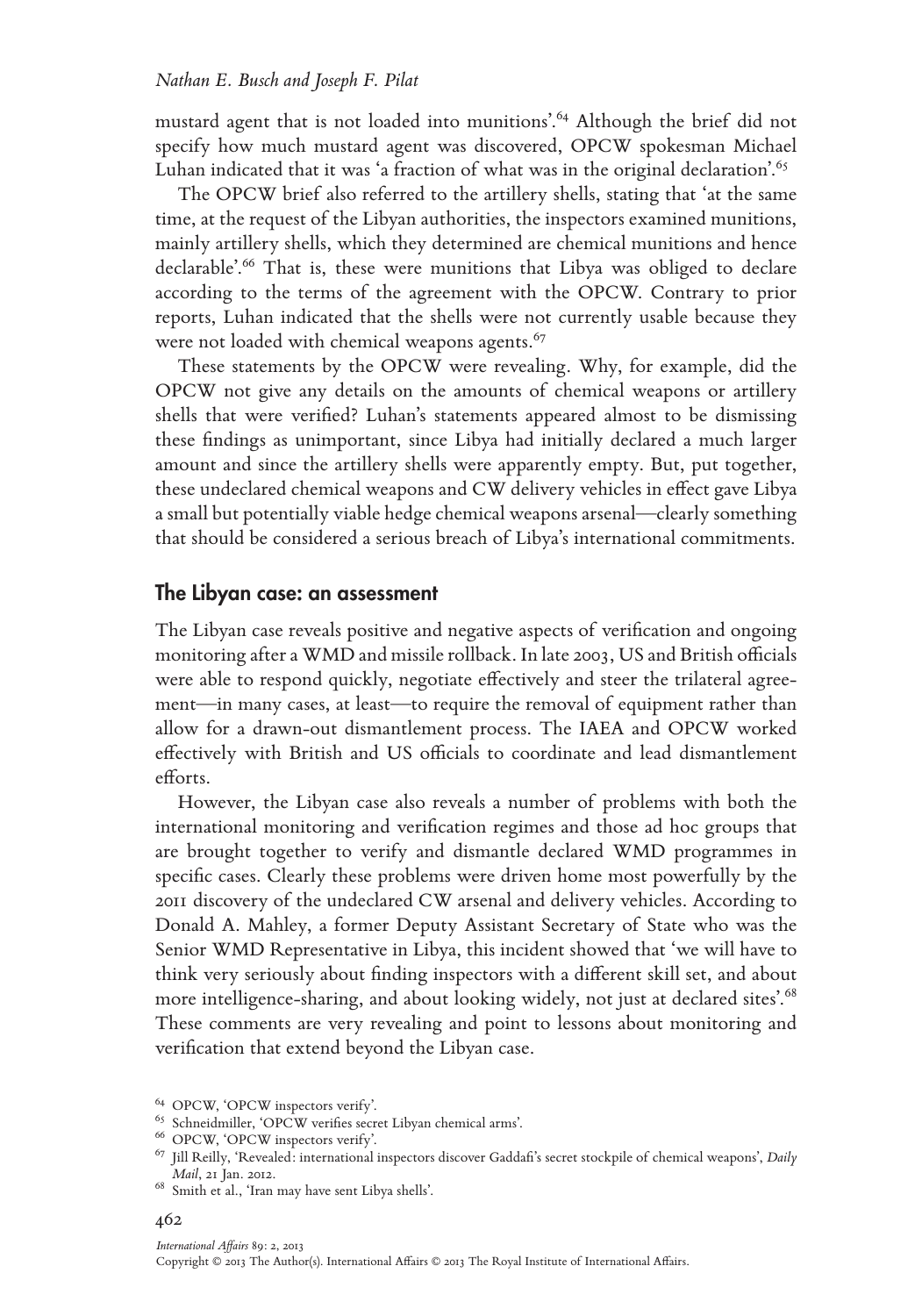Even if an undeclared CW stockpile had not been discovered in 2011, the host of difficulties and shortcomings encountered by the verification process conducted in Libya would need to be examined. Indeed, as noted above, serious questions about the Libyan case were raised as early as 2005 by the Robb–Silberman Report.<sup>69</sup> In the following discussion, we address the difficulties that the Libyan case brings to light both within the international monitoring and verification organizations such as the IAEA and OPCW and within ad hoc groups.

# *Shortcomings in the work of the IAEA, OPCW and other international organizations*

As we will see, Libya was able to exploit various structural limitations in international monitoring to develop a significant WMD programme. As IAEA Deputy Director-General Herman Nackaerts candidly stated in 2011, 'Only when Libya was caught red handed as a result of intelligence, did it decide to renounce this programme … The Agency missed the indicators and played no role in the detection of Libya's clandestine programme.'70 And while some of these structural limitations have been addressed through agreements such as the Additional Protocol (AP), which gave increased authority to the IAEA, some have been impaired by implementation issues—including ineffective or incomplete use of both old and new authorities, technological limitations and funding constraints.

# *Structural limitations to monitoring and verification*

Monitoring and verification regimes encounter various structural limitations that are inherent in the monitoring and verification processes themselves. These limitations include the geographical expanse of the area to be monitored; limited access to facilities; uncertainties produced by poor, lost, distorted or otherwise incomplete information; and uncertainties resulting from active efforts to conceal and deceive by the inspected party. In addition, there are often misunderstandings arising from poor intelligence and cultural differences. As a result, there is considerable uncertainty or ambiguity surrounding any conclusions, which are very often 'judgement calls', even in the best cases.<sup>71</sup>

It should be noted that international verifying bodies such as the IAEA and OPCW have been effective in monitoring declared facilities. However, they face much greater difficulties in detecting covert facilities and stockpiles, in part because of the inherent difficulties of this task and in part because states can exploit the limitations on monitoring and verification. This was certainly the case with Libya. As Wyn Bowen put it, the IAEA 'had been stung by the nuclear revelations that came out of Libya as they demonstrated the wholesale failure of the agency's safeguards'.72 Robert Joseph states this issue more starkly, arguing

 $^{69}$  Robb–Silberman Report, pp. 263–5.<br> $^{70}$  Herman Nackaerts, 'Towards more effective safeguards: learning hard lessons', opening plenary address, Institute of Nuclear Materials Management (INMM) annual meeting, 18 July 2011, p. 1. <sup>71</sup> Pilat and Busch, 'WMD monitoring and verification regimes', pp. 419–20. <sup>72</sup> Bowen, *Libya and nuclear proliferation*, p. 73.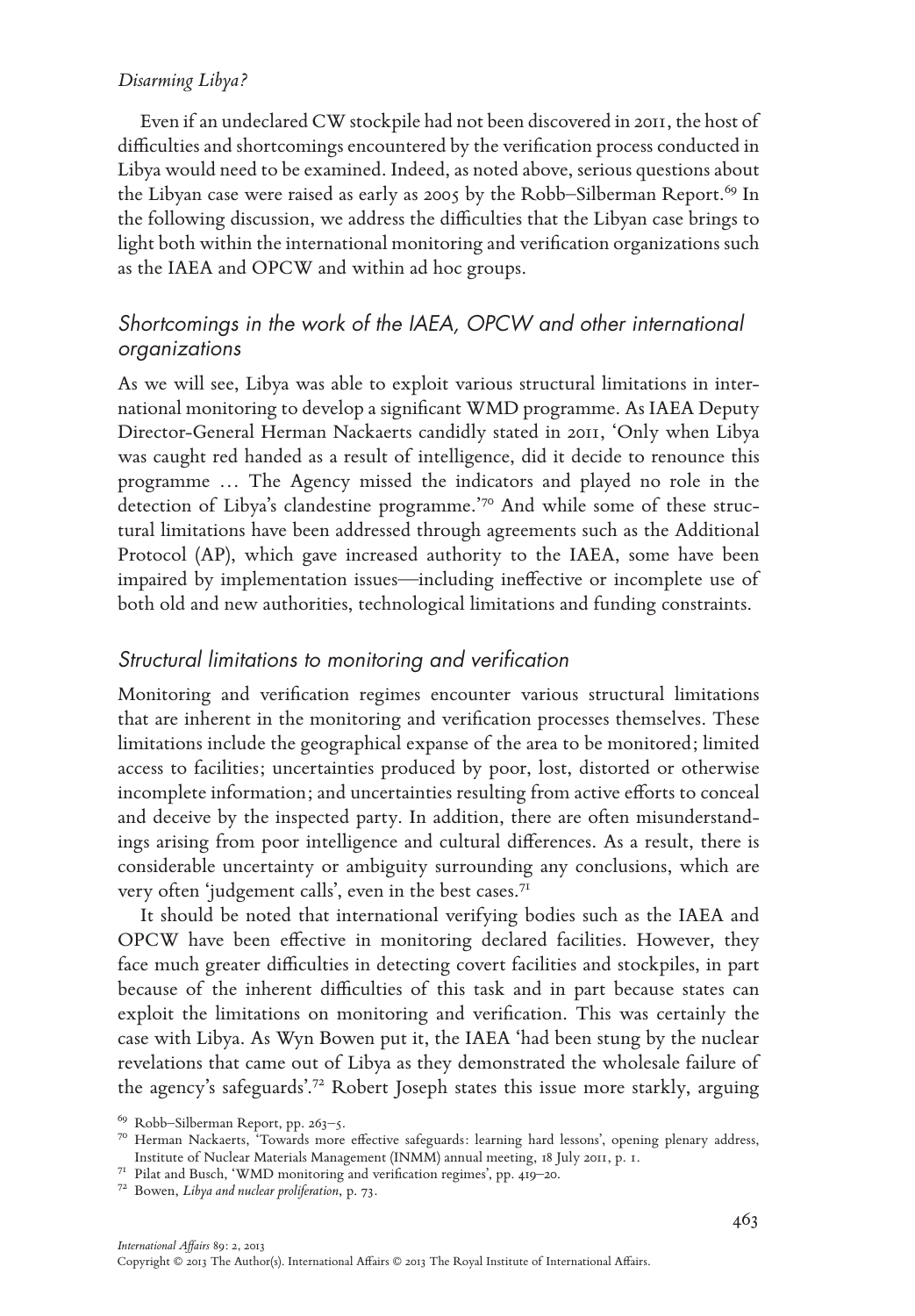#### *Nathan E. Busch and Joseph F. Pilat*

that the Libyan case demonstrates that 'illicit activities by a state willing to cheat on its NPT [Nuclear Non-Proliferation Treaty] and IAEA safeguard obligations are not likely to be detected by the international monitoring practices in place'.73 While these statements may judge the IAEA too harshly overall, they are certainly applicable to the IAEA's ability to detect undeclared facilities before the introduction of the AP.

Some of the structural problems with IAEA oversight have been improved by the AP, which expands the authority of the IAEA to conduct routine inspections at both declared and undeclared buildings at declared nuclear sites, conduct wide area environmental sampling (WAES), and utilize technological monitoring capabilities (including via satellites). However, significant inherent or structural limitations to IAEA authority remain. Because the AP provides only for IAEA inspectors to have 'complementary access' at undeclared buildings *at declared nuclear sites*, the IAEA's strengthened authority, especially outside such sites, falls far short of the 'any time, any place' standard often cited. A 2006 report by the US Government Accountability Office (GAO) report highlighted the continuing limitations of IAEA oversight, even with the strengthened authority established by the AP, arguing that: 'The IAEA faces a number of limitations that impact its ability to draw conclusions—with absolute assurance—about whether a country is developing a clandestine nuclear programme. For example, the IAEA does not have unfettered inspection rights and cannot make visits to suspected sites anywhere at any time.'74 As a result, the GAO concludes, even under the AP, 'a determined country can still conceal a nuclear weapons program'.75

The Libyan case demonstrates similar structural limitations within chemical and biological weapons monitoring and verification regimes as well. As we have seen, significant questions remain about Libya's pre-2003 BW programme, but at a minimum Libya could have maintained a small-scale BW R&D programme without detection—despite being a member of the Biological Weapons Convention (BWC) since 1982. Because there are no verification measures associated with this treaty, other countries would potentially be able to conceal BW programmes in similar ways.<sup>76</sup> The verification mechanisms for the Chemical Weapons Convention

<sup>&</sup>lt;sup>73</sup> Joseph, *Countering WMD*, p. 91.<br><sup>74</sup> Gene Aloise, US Government Accountability Office, 'Nuclear non-proliferation: IAEA safeguards and other measures to halt the spread of nuclear weapons and material', testimony before the Subcommittee on National Security, Emerging Threats, and International Relations, House of Representatives, 26 Sept. 2006, http://

<sup>&</sup>lt;sup>75</sup> Aloise, 'Nuclear non-proliferation'.  $\overline{C}$ <br><sup>76</sup> Over the years, there have been some efforts to strengthen the BWC, most notably in the lead-up to the fifth review conference, held in December 2001, where a number of countries attempted to model a strengthened BWC on the significantly expanded authorities granted to the IAEA by the AP. However, the United States (among other countries) rejected the draft protocol, arguing that such steps would be prohibitively costly, unacceptably intrusive—and probably ineffective anyway. More recently, the Obama administration has promoted a somewhat new approach which emphasizes the importance of getting the life sciences community (including doctors, biologists and the pharmaceutical industry) involved in preventing BW development and use. See Donald A. Mahley, 'Statement of the United States to the Ad Hoc Group of Biological Weapons Convention States Parties', Geneva, 25 July 2001, http://2001-2009.state.gov/t/ac/rls/rm/2001/5497.htm, accessed 7 Feb. 2013; Jonathan B. Tucker, 'Seeking biosecurity without verification: the new US strategy on biothreats', *Arms Control Today* 41: 1, Jan.–Feb. 2010, pp. 8–14; Gregory D. Koblentz, 'From biodefense to biosecurity: the Obama administration's strategy for countering biological threats', *International Affairs* 88: 1, Jan. 2011, pp. 131–48.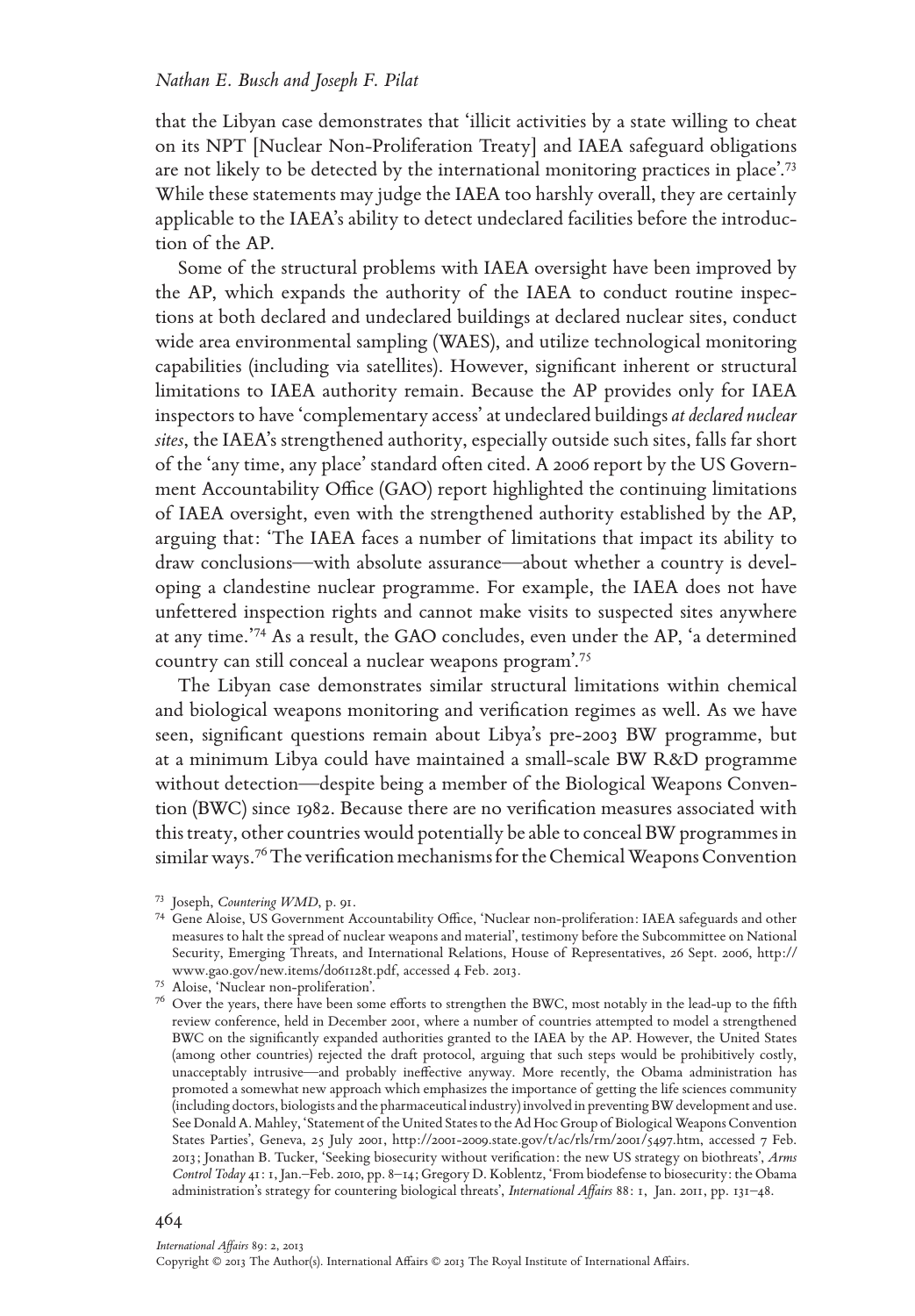(CWC) are significantly stronger, at least on paper. Nevertheless, inherent difficulties remain in confirming or disproving claims in both the chemical and biological arenas, in part because of the technical difficulty of detecting the presence of chemical and biological agents, which is greater than that of detecting nuclear materials. This holds true both for both the BWC and the CWC. The latter may have stronger verification authority, but this authority has not been fully implemented. As a result, countries still have the potential ability to conceal illicit CW and BW activities or stockpiles, as Libya did with CW both before and after 2003.

Finally, the Libyan case highlights a new and almost unprecedented threat to non-proliferation regimes: the emergence of non-state smuggling rings. As Wyn Bowen has argued, 'revelations about the A. Q. Khan network's activities vis-à-vis Libya have also generated significant concerns about the true nature and scale of the nuclear black market'.77 Herman Nackaerts voiced similar concerns, arguing that the Libyan case 'highlighted the emergence of a new non-State threat that is, covert nuclear technology supply networks—the most notable example of which was that operated by A. Q. Khan'. The Libyan case among others, Nackaerts continued, serves 'to illustrate the ever-evolving nature of the IAEA's operating environment, and help[s] to underscore the importance of the Agency better preparing itself for the future and of improving both the effectiveness and the efficiency of the safeguards system'.78

# *Problems with implementation*

As discussed above, some of the greatest shortcomings with the monitoring and verification regimes in Libya occurred before 2003, when Libya acceded to the AP and the CWC. After 2003, certain of the structural difficulties with monitoring and verification in Libya were to some degree improved. But this by no means implies that all the difficulties were resolved. There were significant shortcomings in the implementation of these agreements, weakening the monitoring and verification regimes in Libya (and elsewhere). This would have made it difficult for the regimes to discover illicit stockpiles and weapons.

In many ways, the IAEA and the OPCW are not sufficiently implementing all the monitoring and verification authorities at their disposal. 'Special inspections' are not being fully used by the Agency, whose board (which comprises representatives from 35 IAEA member states) decided this authority should be used only 'rarely'.79 Nor does the IAEA appear to be making optimal use of the authority granted by the AP to inspect undeclared buildings at nuclear sites. In addition, the technical tools and capabilities for detecting undeclared activities are limited. Although the AP gives the IAEA the authority to use WAES and satellite imagery to help detect clandestine facilities, it appears these tools have not been optimally

<sup>&</sup>lt;sup>77</sup> Bowen, *Libya and nuclear proliferation*, p. 83.<br><sup>78</sup> Herman Nackaerts, 'A changing nuclear landscape: preparing for future verification challenges', International Forum on Peaceful Use of Nuclear Energy and Nuclear Non-Proliferation, Vienna, Austria, 2 Feb. 2011,

http://www.iaea.org/newscenter/statements/ddgs/2011/nackaerts020211.html, accessed 4 Feb. 2013. <sup>79</sup> Olli Heinonen, 'The case for an immediate IAEA special inspection in Syria', *Policy Watch*, 5 Nov. 2010.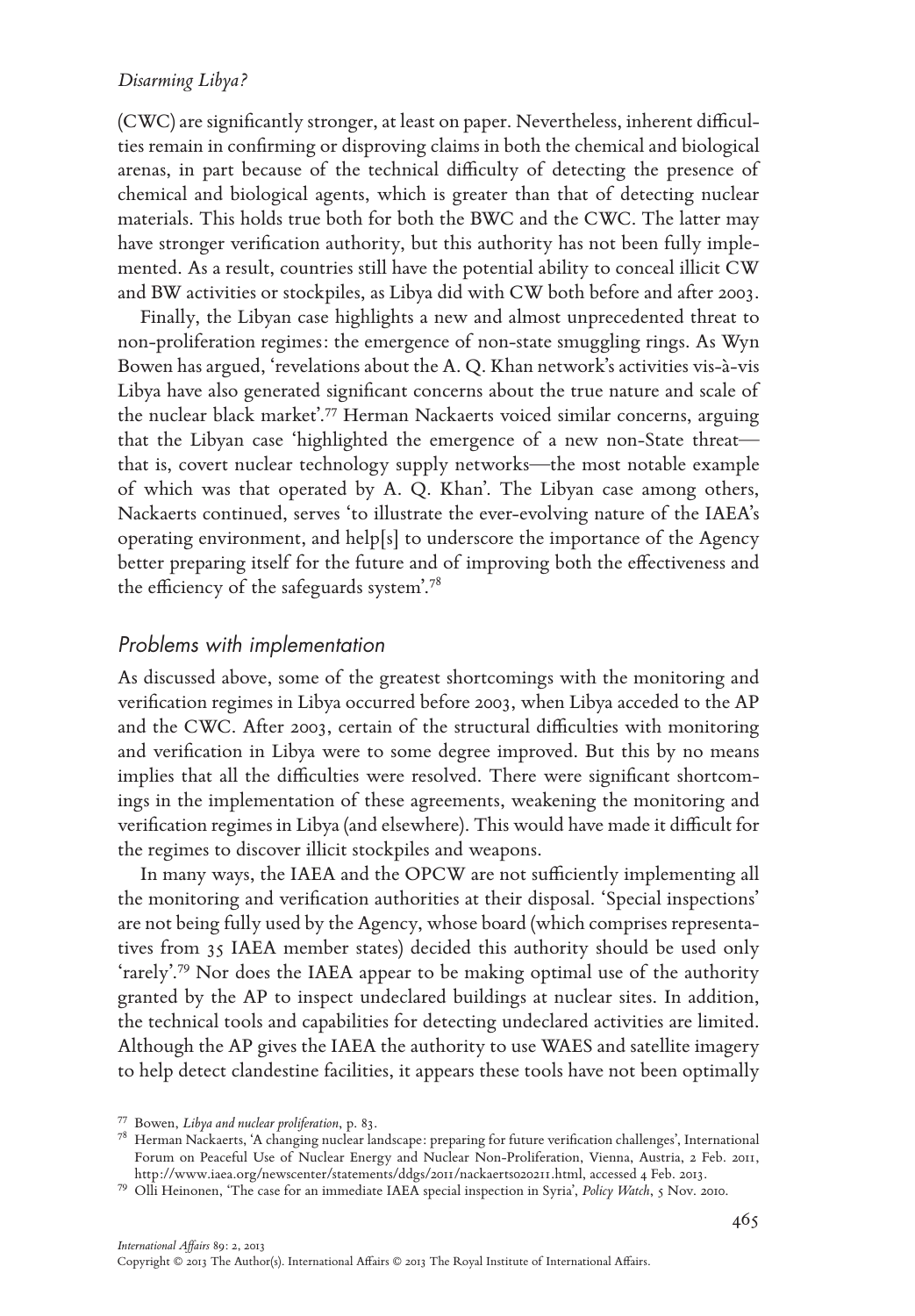used for this purpose.<sup>80</sup> And, although the CWC authorizes the OPCW to inspect dual-use facilities, it has not demonstrated much interest in exercising its authority to do so.<sup>81</sup>

The most significant of these problems is that neither the IAEA nor the CWC is using the most stringent verification tool it has: the authority to employ 'special' or 'challenge' inspections. The IAEA is empowered by both INFCIRC-66 and INFCIRC-153 (IAEA Information Circulars) to carry out 'special inspections' at suspected facilities in those countries bound by the agreements. Although this authority is in fact much *stronger* than the new authorities granted by the AP, the IAEA has never effectively exercised it.<sup>82</sup> Similarly, the CWC gives the OPCW the authority to conduct 'challenge inspections', which are even more invasive than the 'special inspections' of the IAEA. Under the CWC's 'challenge inspection' procedure, parties to the CWC 'have committed themselves to the principle of "any time, anywhere" inspections with no right of refusal'. $83$  Despite these significant authorities, the OPCW has to date never undertaken a challenge inspection.<sup>84</sup> By not using all the verification tools at their disposal, the IAEA and OPCW are actually making it more difficult to uncover clandestine programmes. Indeed, we have to recall that it took the overthrow of the Gaddafi regime for the undeclared stockpile of Libya's CW to come to light—even after the OPCW had full authority to operate in the country.

The reluctance of these agencies to use their full authorities is in some respects very understandable. Their member states are concerned about costs, reciprocity (other states retaliating in various ways when a state levels charges against them), revealing their intelligence sources and methods, and other issues.<sup>85</sup> However, as the Libyan and other recent cases of non-compliance suggest, there is a need to work to reduce these barriers. As Herman Nackaerts recently argued:

The problem is that, over the years, some of these provisions have been interpreted in too narrow a manner, or neglected altogether. An obvious example is 'special inspections'. The agency may conduct these, inter alia, if the state's explanation and information gained

- <sup>80</sup> On the capabilities of both WAES and satellite imagery for reinforcing nuclear safeguards, see International Panel on Fissile Materials, *Global Fissile Material Report, 2007*, pp. 101–17, http://fissilematerials.org/library/ gfmr07.pdf, accessed 7 Feb. 2013; Bhupendra Jasani, Irmgard Niemeyer, Sven Nussbaum, Bernd Richter, and Gotthard Stein, eds, *International safeguards and satellite imagery: key features of the nuclear fuel cycle and computer-based analysis* (Berlin: Springer, 2009); Sven Nussbaum and Irmgard Niemeyer, 'Automated extraction of change information from multispectral satellite imagery', *ESARDA Bulletin*, no. 36, July 2007, pp. 19–25; Bhupendra Jasani, Martino Pesaresi, Stefan Schneiderbauer and Gunter Zeug, eds, *Remote sensing from space: supporting*
- *international peace and security* (Berlin: Springer, 2009). <sup>81</sup> Jonathan B. Tucker, 'Verifying the chemical weapons ban: missing elements', *Arms Control Today* 37: 1, Jan.– Feb. 2007, pp. 6–13. 82 Special inspections have been invoked only twice. In the first instance, Romania requested that the IAEA
- verify unreported plutonium experiments conducted by the Ceausescu regime. In the second instance, the IAEA requested a special inspection in North Korea in 1993, but was denied access. See Heinonen, 'The case for an immediate IAEA special inspection in Syria'; Jack Boureston and Charles D. Ferguson, 'Strengthening
- nuclear safeguards: special committee to the rescue?', *Arms Control Today* 35: 10, Dec. 2005, p. 20.<br><sup>83</sup> OPCW, 'The Chemical Weapons Convention', http://www.opcw.org/chemical-weapons-convention, accessed 4 Feb. 2013.
- 84 Ambassador Ahmet Üzümcü, OPCW Director-General, 'Organisation for the Prohibition of Chemical Weapons', The John Gee Memorial Lecture, Australian National University, Canberra, Australia, 26 July 2012, p. 12, http://www.opcw.org/index.php?eID=dam\_frontend\_push&docID=15594, accessed 7 Feb. 2013. 85 For some of these concerns, see Tucker, 'Verifying the chemical weapons ban', pp. 11–12.
-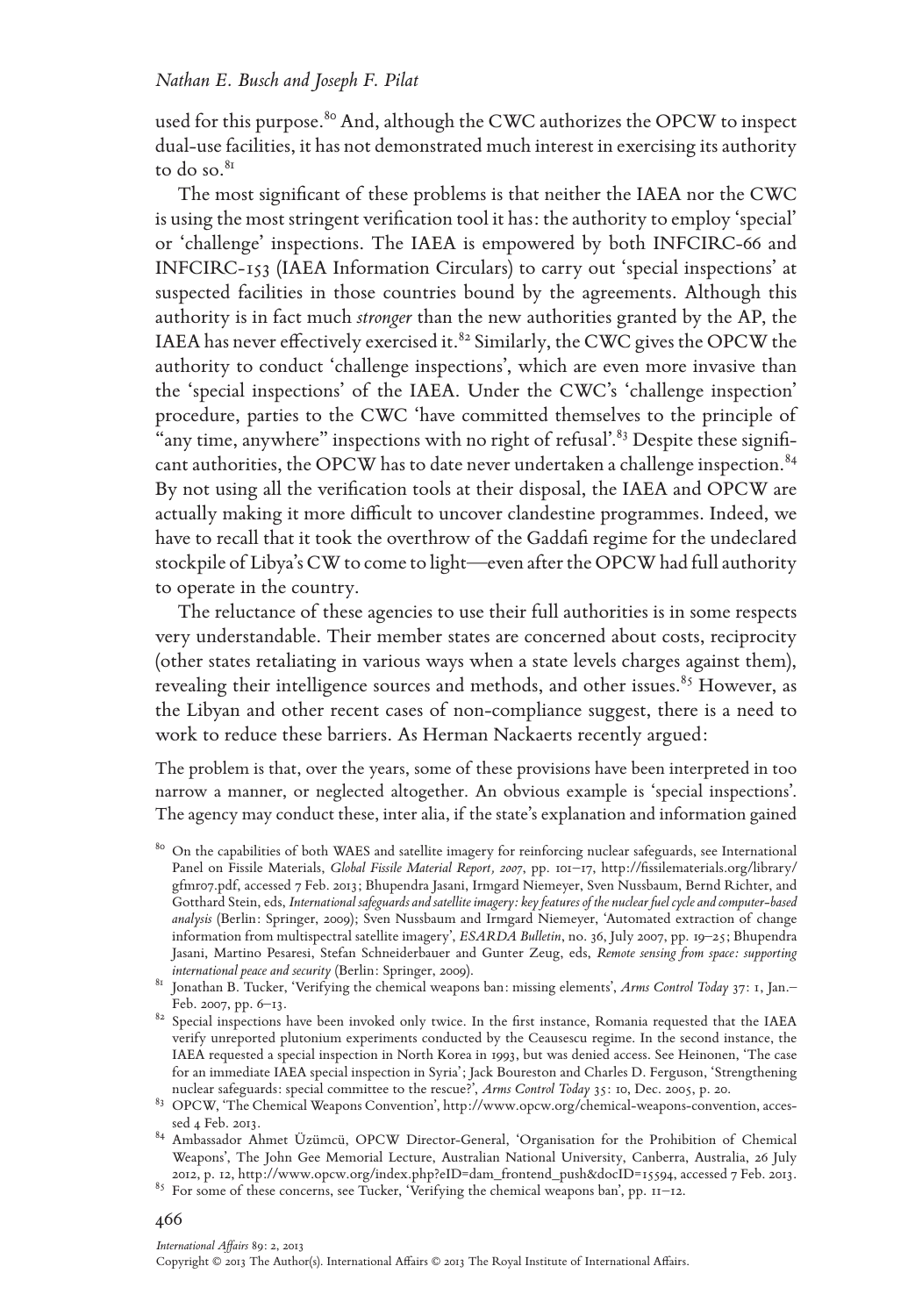from routine and ad hoc inspections are inadequate. I believe we should now be less wary of deploying this verification tool. It is also important to look with a pair of fresh eyes at the way historically we have implemented some of the other measures contained in the safeguards agreements and whether some of the tools at our disposal have not been fully utilized.86

# *Shortcomings in ad hoc disarmament efforts, 2003–2004*

The Libyan case also yields important lessons about ad hoc efforts to verify declared WMD rollback in specific cases. In particular, it highlights a number of questions about the levels of confidence the international community can have in such verification processes. As noted above, some of these questions were already highlighted in the 2005 Robb–Silberman Report, and these and other questions about the US-led verification in Libya have become all the more important in the light of the 2011 CW revelations.<sup>87</sup>

# *Problems with the process*

Robert Joseph's first-hand account of the verification and dismantlement processes underscores several important constraints that faced US and British diplomats. First, and perhaps most importantly, it is clear that Gaddafi's serious decision to disarm was made fairly rapidly. Although the Gaddafi regime floated the idea in March 2003, the majority of the diplomatic advances were made between 7 October and 19 December—and the actual dismantlement process began soon after that.<sup>88</sup>

At most, US officials would have had only a few weeks to prepare for this major undertaking. This was a very short time to gather a sufficient team of technical experts who knew what to look for, which sites should be visited, what technologies were the most vital, and what equipment they needed to bring with them to make the verifications as effective as possible. Indeed, some of the limited time leading up to the verification activities was consumed resolving basic implementation issues—for example, there was no basic diplomatic process to build upon, and no passports to enable various personnel even to enter Libya.<sup>89</sup> Furthermore, as Robert Joseph emphasizes, even once the verification teams were on the ground in Libya, they needed to move very quickly to ensure that they were able to remove key equipment before the mercurial Gaddafi changed his mind, before opposing forces within the Libyan regime gained momentum, or before word leaked out about the negotiations.<sup>90</sup>

All of this makes sense from a political or strategic standpoint, but clearly it has the potential to undermine the verification process itself. Indeed, as Dr Joseph

<sup>&</sup>lt;sup>86</sup> Nackaerts, 'Towards more effective safeguards', p. 3.<br><sup>87</sup> Robb–Silberman Report, p. 263.<br><sup>88</sup> Joseph, *Countering WMD*, pp. 93–4.<br><sup>89</sup> Bowen, *Libya and nuclear proliferation*, p. 74.<br><sup>90</sup> Joseph, *Countering WMD*, p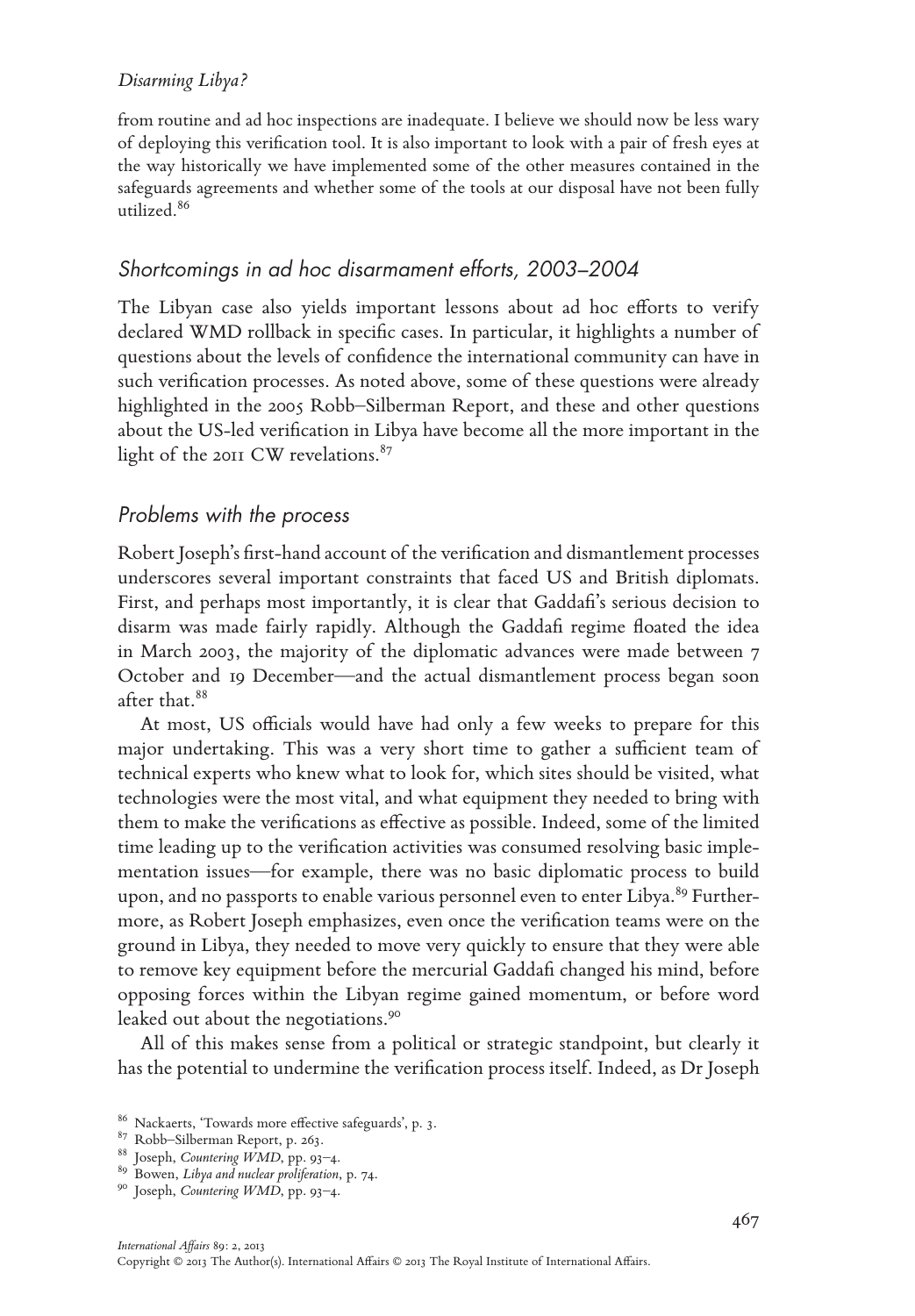#### *Nathan E. Busch and Joseph F. Pilat*

emphasizes, US teams were forced to move forward before they had fully answered questions about Libya's missile project, its work with nerve agents, the possibility of hidden centrifuges—or, indeed, the possibility of hidden CW stockpiles. If this process had taken place with North Korea, which has a far more extensive and complex programme, it would have been a disaster.

# *The easing of standards*

During the efforts to verify Libyan disarmament, there was an easing of standards in both the ad hoc group and the international organizations, which were confident about Libya's apparently 'full and transparent cooperation'. There are probably several reasons for this overconfidence. First, Libya *appeared* to be cooperating. Unlike their counterparts in Iraq, Libyan officials revealed previously undisclosed sites, turned over substantial equipment and stockpiles, and allowed inspectors access to multiple facilities. Once it appeared that Libya was complying, the bar was apparently lowered. This may reflect an interest in moving towards new modes of verification that could be ad hoc, tailored and fully responsive to national and regional circumstances, including such factors as overall relations with the state, levels of cooperation etc. $9^{\circ}$  The tendency to lower the standards for compliance was exposed both in the ad hoc US/British effort and in the international organizations tasked with monitoring Libya's programmes after 2003. One should recall, for example, the IAEA Director-General's statement in 2008 that, despite the fact that 'there are some parts of Libya's past programme which the Agency has not been able to reconstruct fully', the agency was largely satisfied because of 'the cooperation and transparent response shown by Libya'.92

A second reason why the ad hoc group was confident that Libya was not concealing anything was the apparent lack of development of the programmes, at least on the nuclear side. Because much of the equipment and material were still in boxes, inspectors concluded that Libya did not have a sophisticated programme to hide.

A possible third reason why the ad hoc group was willing to accept Libya's declarations at face value was a fear that if US diplomats applied too much pressure on Libya they would undercut Libya's cooperation before the job was finished.

None of these reasons justified the easing of standards that took place, and the consequences of what was done were significant. As noted above, the Robb– Silberman Report stated that: 'It is clear that Libya has been considerably less forthcoming about the details of its chemical and biological weapons than about its nuclear and missile programs.' We now know that some of those concerns were justified. But we may not even have a complete picture of Libya's nuclear and missile programmes, because it is not clear that the ad hoc teams conducted a sufficiently thorough or sustained verification process.

<sup>91</sup> One can see a similar approach to verification of US–Russian strategic weapons reductions in the Moscow Treaty. <sup>92</sup> ElBaradei, 'Implementation of the NPT Safeguards Agreement in the Socialist People's Libyan Arab

Jamahiriya', p. 7.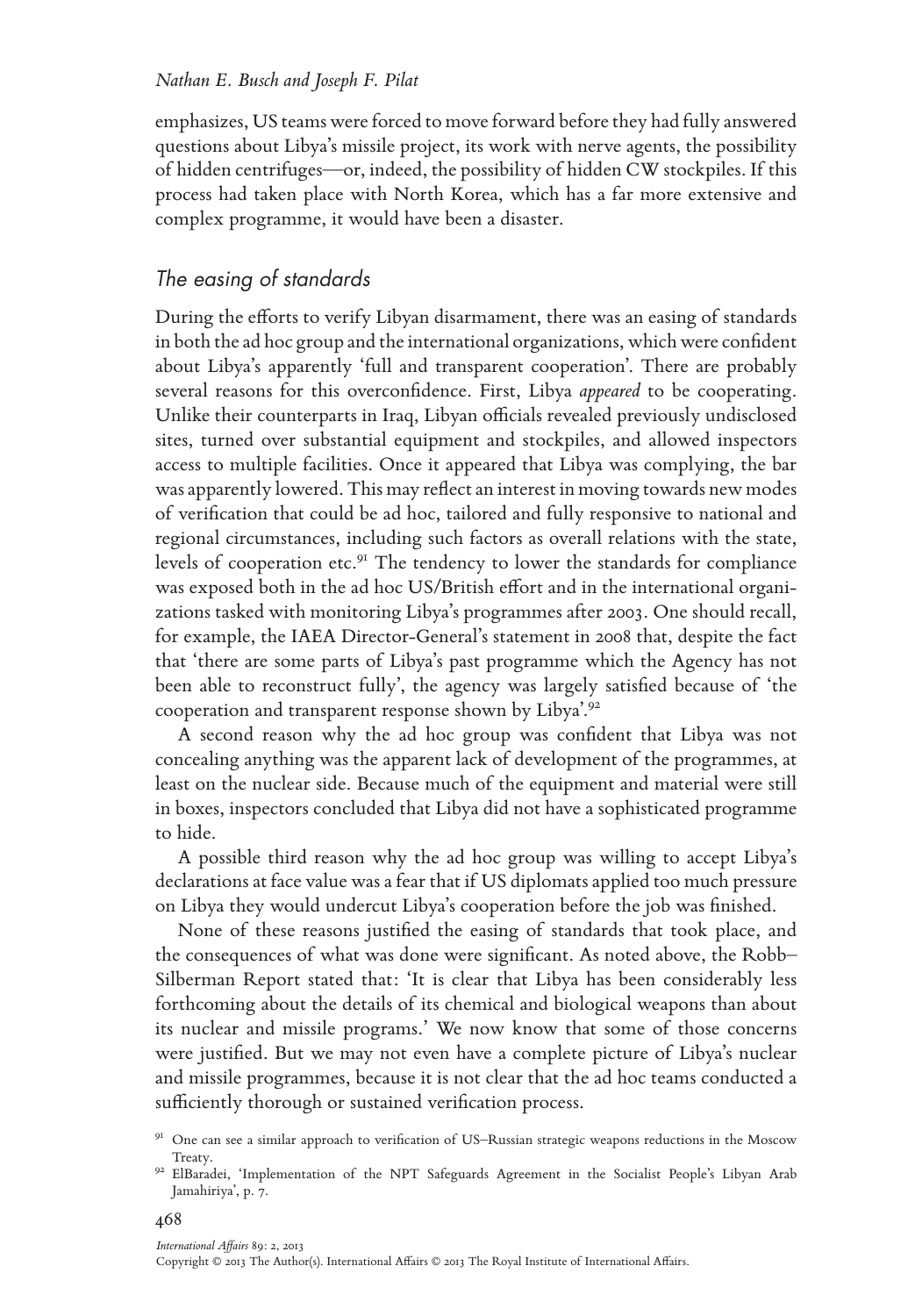# Lessons to be learned

The Libyan case is more complex than it appeared, and offers lessons that may be useful in addressing future cases of non-compliance.

# *The limits of international monitoring and verification*

As noted above, there are intrinsic limits to international monitoring and verification. Faced with these limits, the IAEA and OPCW have not made optimal use of the authorities they possess, including systematic use of inspections of undeclared buildings at declared nuclear sites or dual-use chemical facilities, detection technologies such as WAES or satellites, and 'special' or 'challenge' inspections.

It might be argued that Libya's most egregious violations of the NPT and safeguards commitments with the IAEA were carried out before Libya bound itself to the AP in 2003, and are therefore irrelevant to today's world. This is not the case. Safeguards have been significantly improved by the additional authorities provided under the AP, even though some of those authorities are not being implemented effectively. However, some of the states of greatest concern in respect of WMD proliferation are currently not bound by the AP—or in some cases even by the NPT itself. These countries include North Korea, Iran, Syria and Burma (Myanmar), as well as other potential proliferators.93 Because the IAEA will continue to have access only to limited information about the nuclear activities in these countries, its ability to implement a key provision of the AP detecting illicit facilities and activities—will be sharply constrained.94 The lessons from Libya's pre-2003 activities will thus continue to provide important insights about safeguards for the foreseeable future.

This does not diminish the role of safeguards or other efforts at monitoring and verification. The mission of inspection agencies is very difficult, especially the need to detect undeclared WMD programmes and stockpiles even in countries that are determined to conceal them. As the Robb–Silberman Report suggests, the intelligence community will be expected to detect such covert activities, but its capabilities will be limited if inspection agencies are not doing all they can to put 'boots on the ground'. The ability of inspection agencies to do this is constrained by limited authorities, unused authorities and poor intelligence. There is also increasingly (in the last 15 years or so) a mistrust among intelligence agencies, states and international organizations.

The international community must be aware of these limits, work to improve the political, cultural and technological means to minimize them, and tailor responses to non-compliance with full knowledge of those limits.

<sup>93</sup> IAEA, 'Status list: conclusion of safeguards agreements, additional protocols and small quantities protocols', 20 Feb. 2012, http://www.iaea.org/OurWork/SV/Safeguards/documents/sir\_table.pdf, accessed 4 Feb. 2013. <sup>94</sup> Aloise, 'Nuclear non-proliferation'.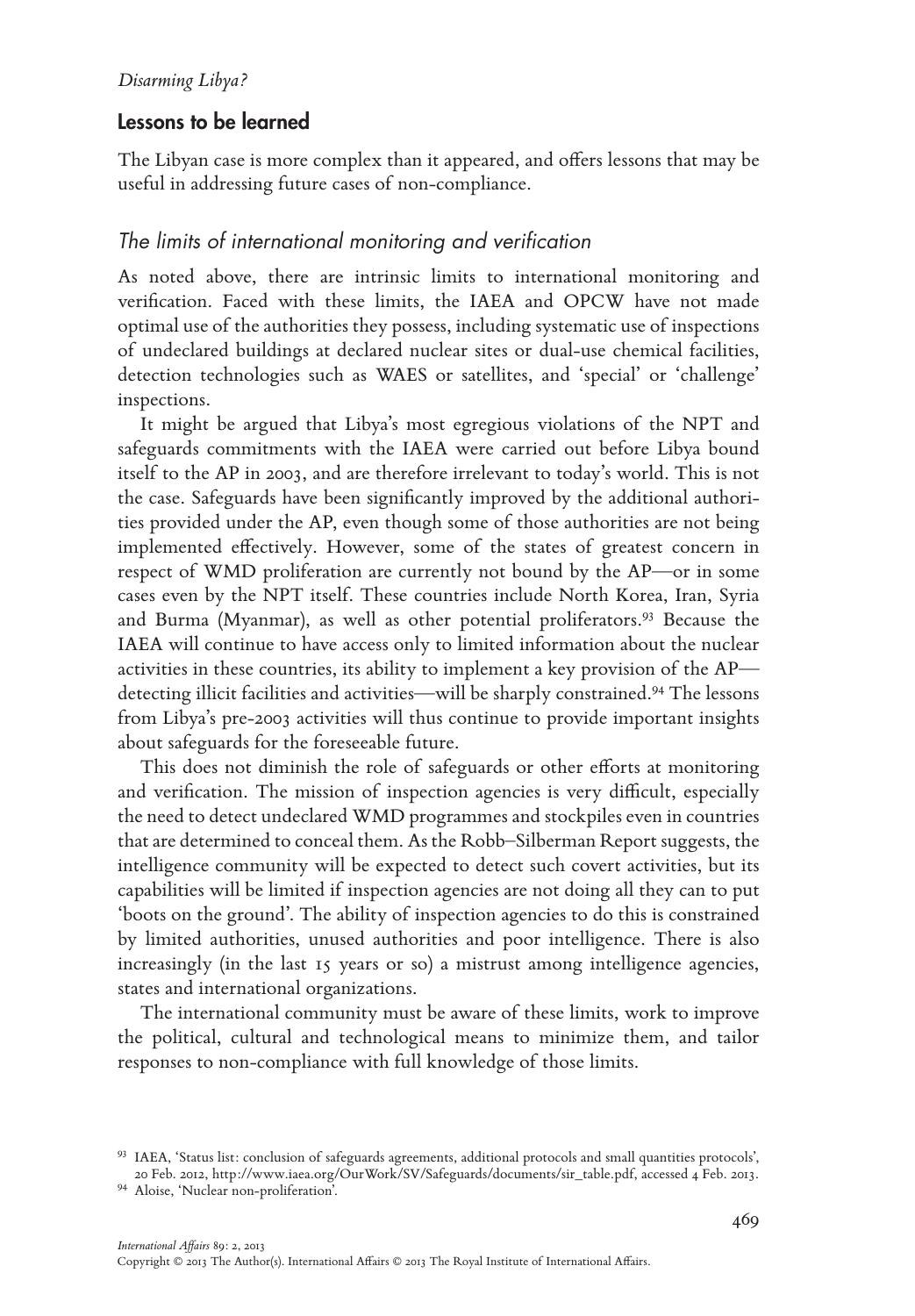# *The problems with cooperation*

Cooperation is rightly valued in monitoring and verification efforts; however, apparent cooperation can also be a strategy designed to hinder monitoring and verification. The strategy that Libya appeared to follow was to give the appearance of full cooperation in some areas (such as its nuclear programme and parts of its CW programme) but to conceal stockpiles or programmes in other areas. Thus, the most troubling implication of the 2011 CW discovery is that the Libyan regime might actually not have completely changed course in the first place, despite appearances. It is still fairly soon after the Libyan regime was overturned; it is even possible that more illicit stockpiles or programmes will come to light.

Given the stakes, the appearance of cooperation is not a sufficient criterion of compliance unless it is *truly* borne out through a thorough verification.<sup>95</sup> In fact, one might wonder whether undisputable evidence of serious non-compliance in the past might make the verification bar *higher* than for normal cases—regardless of whether the country later appeared to be cooperating. Such cases of non-compliance should require a more stringent demand for transparency, more intensive ad hoc verification, and ongoing and sustained monitoring. If, as was the case in Libya, the country's officials demand that an international organization conduct the verification, the authorities granted to that organization in these instances should exceed normal authorities.

# *The need for long-term monitoring*

Given the potential for revival of WMD programmes or retention of covert stockpiles and facilities, there need to be mechanisms to implement more intrusive, long-term monitoring to provide greater assurance that a given country did not have an ulterior motive for renouncing its proscribed weapons. This holds true for Libya and other apparent cases of rollback. And yet the various ad hoc groups and verification regimes do not appear to have mechanisms for stringent long-term monitoring after non-compliance has been discovered.

Indeed, at the time of the Libyan mission, there appears to have been little recognition of the need for mechanisms that went beyond normal, or routine, monitoring. In fact, as the Robb–Silberman Report warned in 2005, attention appeared to be moving away from Libya as a potential proliferator altogether:

There is growing concern within the Intelligence Community that thinking 'Libya is done' may leave collectors and analysts without the resources needed to track and monitor future change. Competing priorities have reduced focus on Libya since the 2003 declarations, and

<sup>&</sup>lt;sup>95</sup> Similar questions could be raised about South Africa's renunciation and dismantlement of its nuclear weapons programme in the early 1990s. Because South Africa unilaterally dismantled its programme and brought in the IAEA only after the dismantlement was complete, information vital to the verification process was lost. For example, the IAEA found South Africa's 'initial report' on HEU production to be 'consistent with' the amount of HEU that could have been produced. But if South Africa's records were inaccurate or doctored, a small HEU stockpile could have been concealed. As Mitchell Reiss later wrote, 'a complete accounting of South Africa's enriched uranium inventory may never be known': see Mitchell Reiss, *Bridled ambition: why countries constrain their nuclear capabilities* (Baltimore, MD: Johns Hopkins University Press, 1995), p. 25.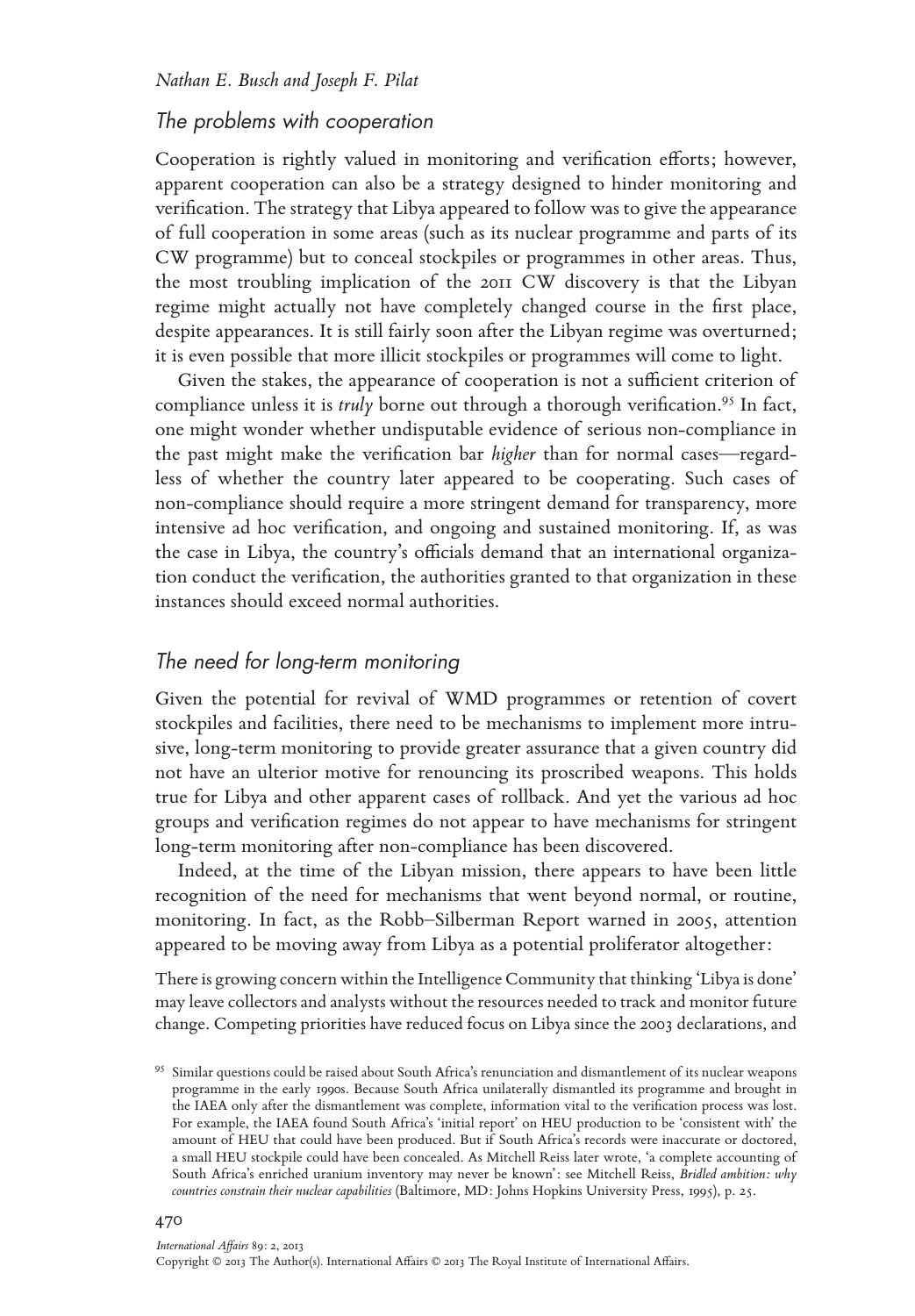Libya may again become a low priority for collectors. Some analysts say they have already begun to feel the effects of the shift in priorities.<sup>96</sup>

A similar perception that 'Libya is done' may have affected the behaviour of the international verification organizations as well. Clearly, they do not seem to have taken steps to provide for long-term monitoring and verification sufficient to ensure that non-compliance had been addressed and that it did not recur.

In part, these are cultural problems, implementation problems, and are related to the structural problems with monitoring and verification organizations previously discussed. One is reminded of the statement by Donald Mahley in this context that 'we will have to think very seriously about finding inspectors with a different skill set, and about more intelligence-sharing, and about looking widely, not just at declared sites'.97 Mahley's criticism may be a bit unfair to the ad hoc group that led the disarmament process in Libya, since the US-led group did bring in many of the right technical experts to work on the dismantlement.98 However, Mahley correctly highlights serious deficiencies in long-term monitoring, including a lack of information-sharing and an incomplete use of inspections of undeclared buildings and facilities.

# *The potential consequences of failure*

As we have seen, there were significant concerns over a potential loss of control over Libya's WMD technologies and materials during the uprising and after the regime change. Even now, the more recent events in Benghazi, where Al-Qaedaaffiliated groups were able to infiltrate Libya and carry out a successful attack on a US diplomatic post, raise concerns about the ability of the new Libyan government to control the stockpiles of chemical agents that remain in the country awaiting destruction.99 Indeed, this attack reportedly prompted the removal of US intelligence agents operating in the country who were said to be assisting the Libyan government in tracking insurgents and securing the remaining chemical stockpiles.100 Given these events, there is a clear need for the new Libyan government to continue working with the United States and the international community to maintain security for its remaining chemical weapons. It will also be important for the new Libyan government to work with the OPCW to move as rapidly as possible to destroy these weapons and related technologies. Furthermore, particularly in the light of the recent clandestine stockpile discovery, it would be advisable for the new Libyan government and the international community to take

<sup>%</sup> Robb–Silberman Report, p. 256.<br>
97 Smith et al., 'Iran may have sent Libya shells'.<br>
98 Author's interviews with technical monitoring and verification experts, including safeguards professionals,<br>
98 Author's interviews

<sup>&</sup>lt;sup>99</sup> Chris Schneidmiller, 'No sign of changes to Libyan chemical arms security after Benghazi attack', *Global* 

*Security Newswire*, 14 Sept. 2012, http://www.nti.org/gsn/article/no-sign-changes-libya, accessed 4 Feb. 2013. <sup>100</sup> Eric Schmitt, Helene Cooper and Michael S. Schmidt, 'Deadly attack in Libya was major blow to C.I.A. efforts', *New York Times*, 23 Sept. 2012, http://www.nytimes.com/2012/09/24/world/africa/attack-in-libyawas-major-blow-to-cia-efforts.html, accessed 4 Feb. 2013.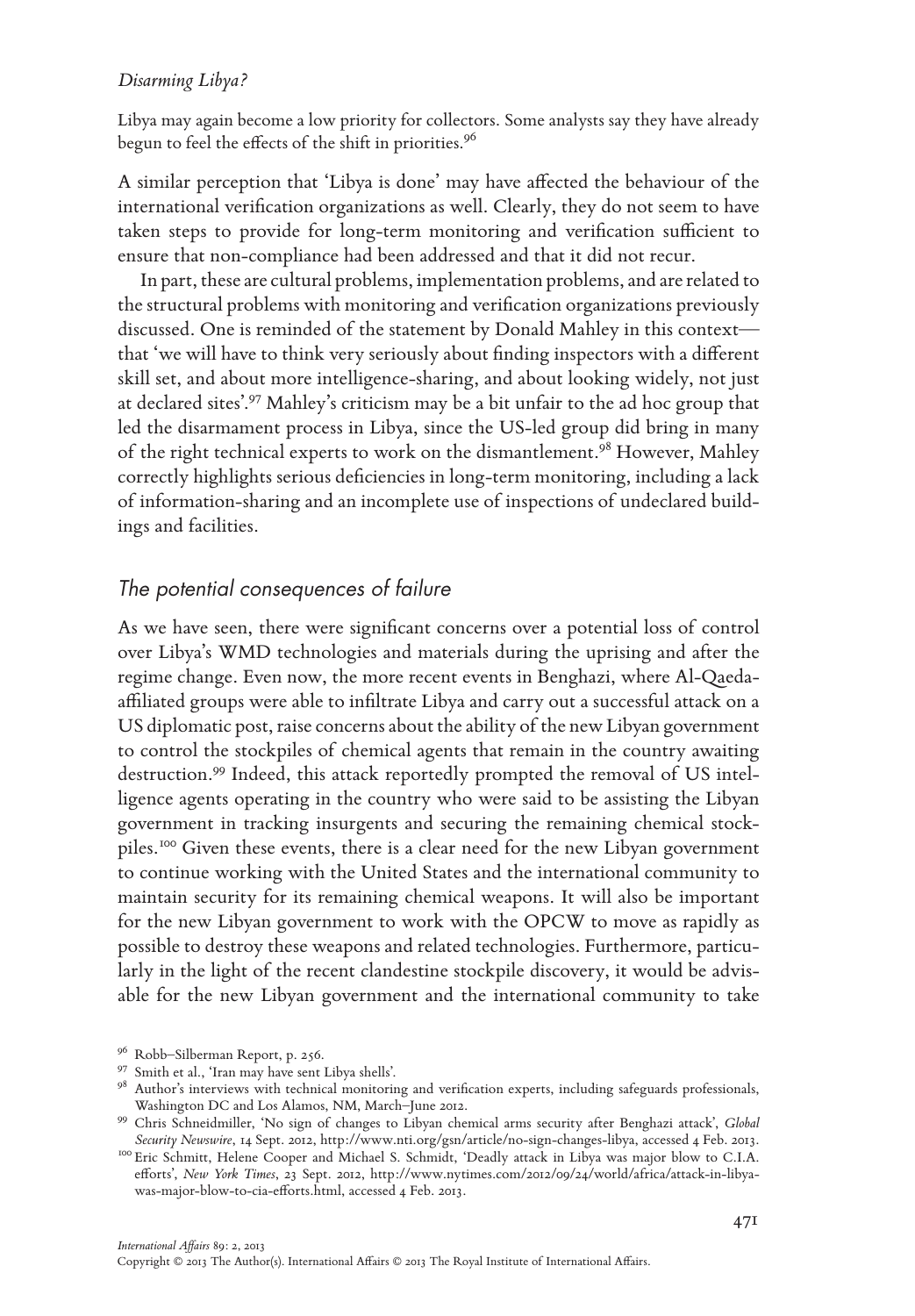new steps to assess whether there may be other areas in which the dismantlement process is falling short.

Given that prospects for long-term regime stability in most, if not all, of the 'tough cases'—such as Iran, North Korea and Syria—are not great, similar concerns may surface in these countries as well. Indeed, at the time of writing, it is quite possible that the Assad regime in Syria may become the latest regime to be brought down by the Arab Spring.<sup>101</sup> Needless to say, the risks of loss of central control over weapons stockpiles, equipment and related technologies would be much worse if these states never adopted the Libyan course of turning over the majority of their WMD programmes. But even if they did, there could still be concerns over stolen or lost WMD materials, as we have seen in Libya after the end of the Gaddafi regime. The United States, NATO, the UN Security Council, and international verification entities such as the IAEA and OPCW need to be prepared to act—rapidly—to secure suspected WMD facilities, stockpiles and munitions depots should these sorts of crises come about.

# **Conclusions**

The Libyan case offers important lessons for the international community as it attempts to address WMD monitoring and verification in the most challenging cases, such as North Korea, Iran and Syria. Through numerous rounds of negotiations and years of diplomacy, the international community has attempted to persuade these countries to submit voluntarily to comprehensive international verifications and irreversibly abandon any suspect programmes.<sup>102</sup> To date, there has been little reason to be optimistic about such favourable outcomes in these cases. But even if there were unexpected breakthroughs in negotiations over these programmes, serious questions would remain about what such a verification and dismantlement process would look like. It is therefore very important to examine the Libyan case, not only because it represents one of the best scenarios one could hope for in such hard cases, but also because it helps identify the pitfalls and challenges associated with verifying and monitoring WMD and missile 'rollback'—and in some cases shows us what *not* to do—even in the most optimistic cases.

The Libyan case reveals the most basic difficulty with monitoring and verification regimes: even in what one might consider the best-case scenario, it is very

<sup>101</sup> See 'US general warns of danger of unsecured Syrian chemical arms', *Global Security Newswire*, 7 March 2001, http://www.nti.org/gsn/article/unsecured-syrian-chemical-arms-could-be-serious-threat-us-commandersays, accessed 7 Feb. 2013; Leonard Spector, 'Assad's chemical romance', *Foreign Policy*, 23 Aug. 2011, http:// www.foreignpolicy.com/articles/2011/08/23/assads\_chemical\_romance, accessed 7 Feb. 2013; Nicholas Blanford, 'Syria's chemical weapons: how secure are they?', *Christian Science Monitor*, 26 June 2012, http:// www.csmonitor.com/World/Middle-East/2012/0626/Syria-s-chemical-weapons-How-secure-are-they, accessed 4 Feb. 2013. <sup>102</sup> See e.g. Barack Obama, 'Press conference by the President', Office of the Press Secretary, The White House, 6

March 2012, http://www.whitehouse.gov/the-press-office/2012/03/06/press-conference-president, accessed 4 Feb. 2013; and Barack Obama, 'State of the Union Address, 2011', United States Capitol, Washington DC, 25 Jan. 2011, http://www.whitehouse.gov/the-press-office/2011/01/25/remarks-president-state-union-address, accessed 4 Feb. 2013.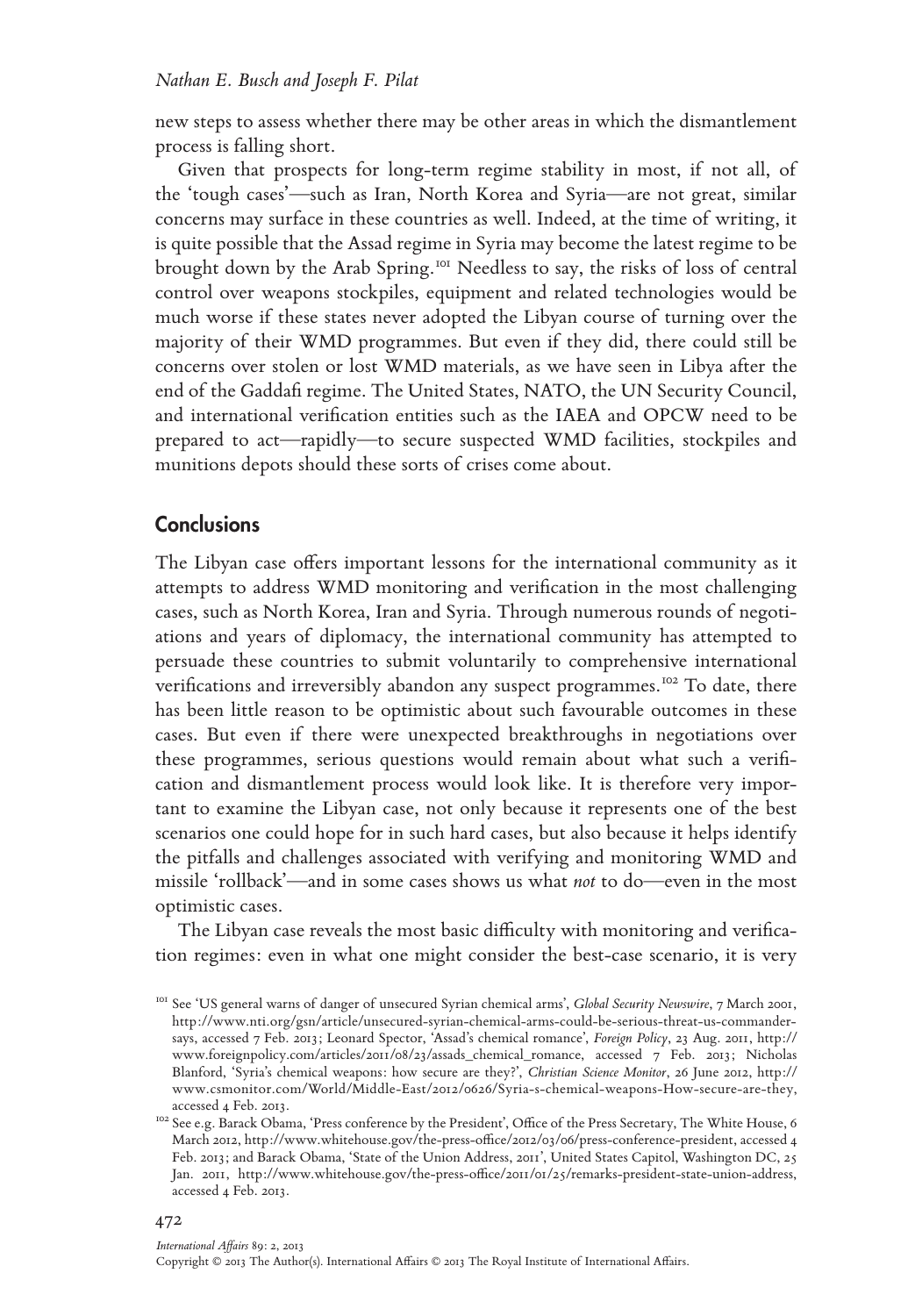hard to detect undeclared WMD programmes and stockpiles in countries that are determined to conceal them. Despite Libya's apparently unprecedented cooperation—including a voluntary renunciation of WMD, revelations of previously undeclared facilities, and delivery of substantial amounts of equipment and materials—it was still able to conceal a stockpile of CW and delivery vehicles.

Beyond these intrinsic limitations on monitoring and verification, the Libyan case yields a perhaps surprising result. Despite Libya's cooperation and the non-proliferation successes that were achieved, there may have been clear instances where the *cooperation actually undercut effective monitoring and verification*—both by lowering the threshold for acceptable compliance and by providing cover for the undeclared CW facilities and stockpiles.

Given the hidden stockpile of CW and artillery shells that came to light after the Arab Spring, ad hoc verification groups and international monitoring organizations need to take more seriously the possibility that a voluntary rollback may not be sincere, even if the state appears to be cooperating. After all, the same people ruled Libya before and after the 19 December renunciation, and—despite what some scholars have argued—appeared to move rapidly to renounce their WMD programmes only after it was clear that their efforts to acquire nuclear weapons technologies via the A. Q. Khan network had been discovered.<sup>103</sup> The Libyan case suggests, therefore, that in future cases, both ad hoc disarmament teams and international inspectors should be more suspicious of such apparent sudden and complete changes of heart.

In retrospect, the international community, especially the US, the UK and the IAEA, did an incomplete job of verification of Libya's programmes, despite their apparent belief that 'Libya is done'. There were also few provisions for rigorous, long-term monitoring to ensure that these programmes were not restarted later. As Robert Joseph has indicated, there were clear and justifiable reasons for moving forward with the dismantlement and removal of equipment and materials from Libyan territory even before all the questions were completely answered about Libya's WMD programmes. In principle, verification isn't perfect, and political judgements (such as the need to move rapidly to undercut domestic opposition) will need to be considered. But even once the decision is made to move forward, there still is a need to have a *continuing* process to verify that the political judgements are sound.

Specifically, once the most sensitive equipment and technologies had been successfully removed, the ad hoc US- and British-led group should have insisted on a more sustained and rigorous verification process. It is indeed perplexing why US officials were in such an apparent rush to give Libya a clean bill of health. One possible reason is that the Bush administration may have decided it needed a clear non-proliferation success at a time when Iraq War controversies were simmering. A drawn-out verification process, while better serving longterm non-proliferation and disarmament goals, does not produce clear political victories in the short term.

<sup>&</sup>lt;sup>103</sup> Joseph, *Countering WMD*, pp. 55-6.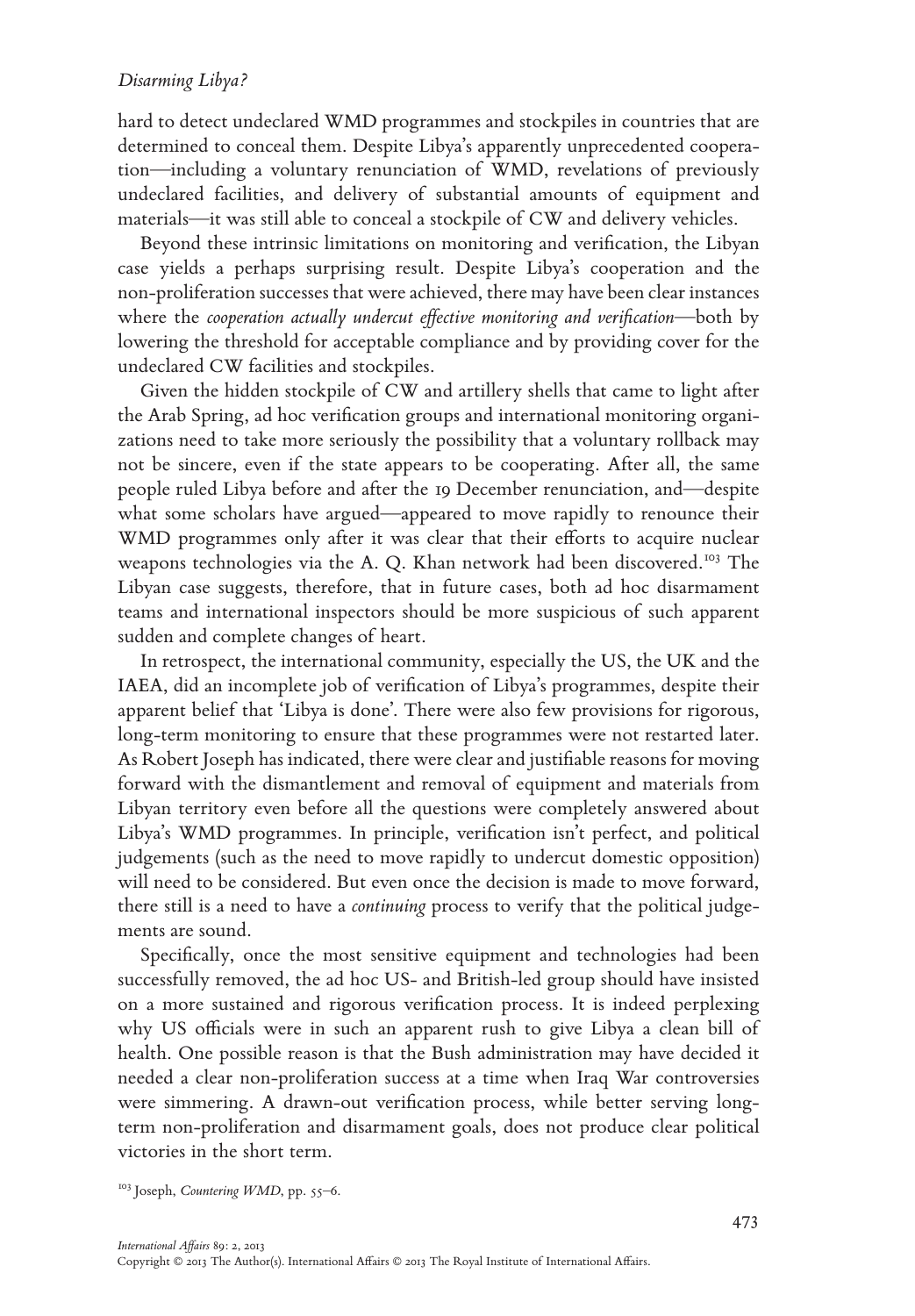### *Nathan E. Busch and Joseph F. Pilat*

Additional steps also need to be taken to ensure that the United Nations and the international community are better prepared to carry out rigorous, thorough and sustained verification, disarmament and monitoring in future cases of declared WMD rollback. This may point in the direction of creating a permanent body with a mandate and capabilities like those of UNSCOM or the later UNMOVIC, which carried out intensive inspections investigating Iraq's WMD programmes after the 1991 Iraq War.<sup>104</sup> Such a possibility has become less likely, however, since the formal disbandment of UNMOVIC in June 2007. At present it seems very unlikely that there will be any interest in repeating the UNSCOM/UNMOVIC experiment.

But the international community can take other steps in the right direction. In the short term, the major players in international non-proliferation efforts, including the permanent five  $(P_5)$  members of the United Nations Security Council and organizations like the IAEA and OPCW, need to work more effectively together to improve technology-sharing, for example through performing joint exercises, to strengthen their abilities to monitor and disarm states in cases of declared rollback. However, it does not seem very likely that the P5 would agree on this, and it is not clear whether a  $P_5$  effort would be acceptable in the regions of concern.

In the longer term, the international community needs to work together to reduce the various cultural and technical constraints that have limited the effectiveness of monitoring and verification regimes. In this context, for example, it is quite troubling that the IAEA and the OPCW initially displayed similar inclinations to downplay the seriousness of Libya's violations when the nuclear programme came to light in 2003 and the undeclared CW stockpile came to light in 2011. The IAEA and OPCW also need to make more effective use of the authorities and technologies that they already have. To begin with, this means more effective use of 'complementary access' to undeclared and dual-use facilities and especially a cultural shift that allows for greater use of 'special' or 'challenge' inspections. States and international monitoring organizations also need to make better use of information-sharing in order to combine and make better use of national technical means and the direct information that is acquired on the ground by the monitoring organizations.

States can also work together with international verifying bodies to develop and implement technologies that can improve monitoring and verification and thus enable the IAEA and OPCW to carry out their authorities more effectively. In particular, states could intensify R&D efforts to develop new technologies to improve and expand capabilities for detecting undeclared facilities. As noted above, the AP gives the IAEA the authority to utilize WAES and satellite imagery, but neither of these tools has been effectively used. Although WAES techniques were used in the inspections in Iraq, owing to cost and other factors they have been under-used in traditional safeguards monitoring. Similarly, recent technical advances in satellite resolution and multi-spectrum imagery have improved

<sup>104</sup> Richard Butler, 'Don't kick the inspectors out of the UN', *New York Times*, 29 June 2007, p. A27.